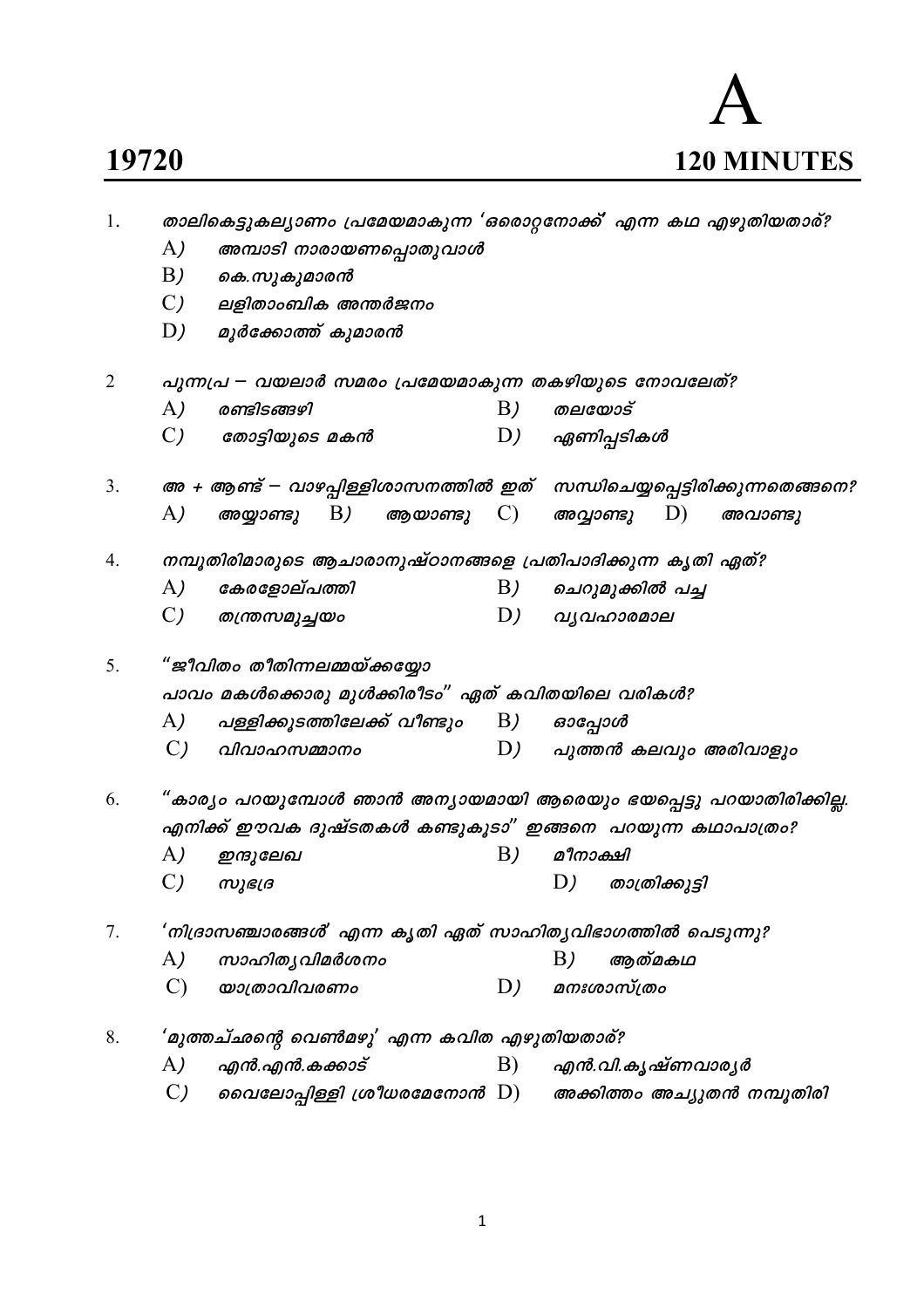9. സഹൃദയനെ ഭാവകൻ എന്ന് വ്യപദേശിച്ച കാവ്യമീമാംസകൻ ആര്?  $\bf{A}$ ദണ്ഡി  $B)$ ഭാമഹൻ  $\mathcal{C}$ )  $D)$ രാജശേഖരൻ ജഗന്നാഥപണ്ഡിതർ 10. 'നാട്യം ഭിന്നരുചേർജനസ്യ ബഹിധാപ്യേകം സമാരാധനം' എന്നു പറഞ്ഞതാര്?  $B)$ അനന്ദവർദ്ധനൻ A) ഭവഭൂതി  $\mathcal{C}$ )  $D)$ മമ്മടൻ കാളിദാസൻ 11. കരിഞ്ഞ ജന്തുജാലങ്ങൾ, വെണ്ണീർ പാറും മരങ്ങൾതൻ അസ്ഥിചിന്നുന്ന കുന്നുകൾ വിയർപ്പും രക്തവും വറ്റി വിണ്ടുകീറിയ ഭൂമിയിൽ വീണ്ടുമെന്തിനു വന്നു ഞാൻ എൻ.എൻ.കക്കാടിന്റെ ഏതുകവിതയിലെ വരികളാണിത്?  $A)$ ശിഖണ്ഡികൾ  $B)$ സൂര്യഗായത്രി പകലറുതിക്ക് മുൻപ്  $\mathcal{C}$ ) D) ചെറ്റകളുടെ പാട്ട് "ദീപ്തരസത്വം കാന്തിഃ"  $12.$ ആരുടെ അഭിപ്രായം?  $A)$  $B)$  $\mathcal{C}$  $D$ ) ഭാമഹൻ രുയ്യകൻ വാമനൻ മമ്മടൻ 13. ചേരും പടി ചേർക്കുക a) അഭിനയദർപ്പണം  $1)$ ഭോജൻ  $b)$ **@** സഗംഗാധരം  $2)$ വിശ്വനാഥൻ  $\overline{a}$ സാഹിതൃദർപ്പണം നന്ദികേശ്വരൻ  $c)$  $\bar{\phantom{a}}$  $3)$  $d)$ സരസ്വതീകണ്ഠാഭരണം ജഗന്നാഥപണ്ഡിതർ  $4)$  $\overline{a}$  $a - 1$ ,  $b - 3$ ,  $c - 4$ ,  $d - 2$ A)  $a-3, b-4, c-2, d-1$ B) C)  $a - 2, b - 1, c - 4, d - 3$  $D$ )  $a - 2$ ,  $b - 3$ ,  $c - 1$ ,  $d - 4$ 14. പാലിയം ചെപ്പേട് ഏത് ലിപിയിലാണ് എഴുതപ്പെട്ടത്?  $B)$  $\bf{A}$ ) വടെഴുത്ത് കോലെഴുത്ത്  $D)$  $\mathcal{C}$ ) ആര്യ എഴുത്ത് ബ്രാഹ്മി എൻ.വി.കൃഷ്ണവാര്യർക്ക് കേന്ദ്ര സാഹിത്യ അക്കാദമി അവാർഡ് നേടിക്കൊടുത്ത 15 കൃതി ഏത്? ഗാന്ധിയും ഗോഡ്സെയും  $\bf{A}$ വള്ളത്തോളിന്റെ കാവൃശില്പം B)  $\mathcal{C}$ കാളിദാസന്റെ സിംഹാസനം D) ആഫ്രിക്ക 'മലയാളകവിതയ്ക്ക് ഒരു കത്ത്' എന്ന കവിത എഴുതിയതാര്?  $16.$  $\bf{A}$ ) കുഞ്ഞിക്കുട്ടൻ തമ്പുരാൻ B) വയലാർ  $\mathcal{C}$ )  $D)$ രാവുണ്ണി എസ്.ജോസഫ്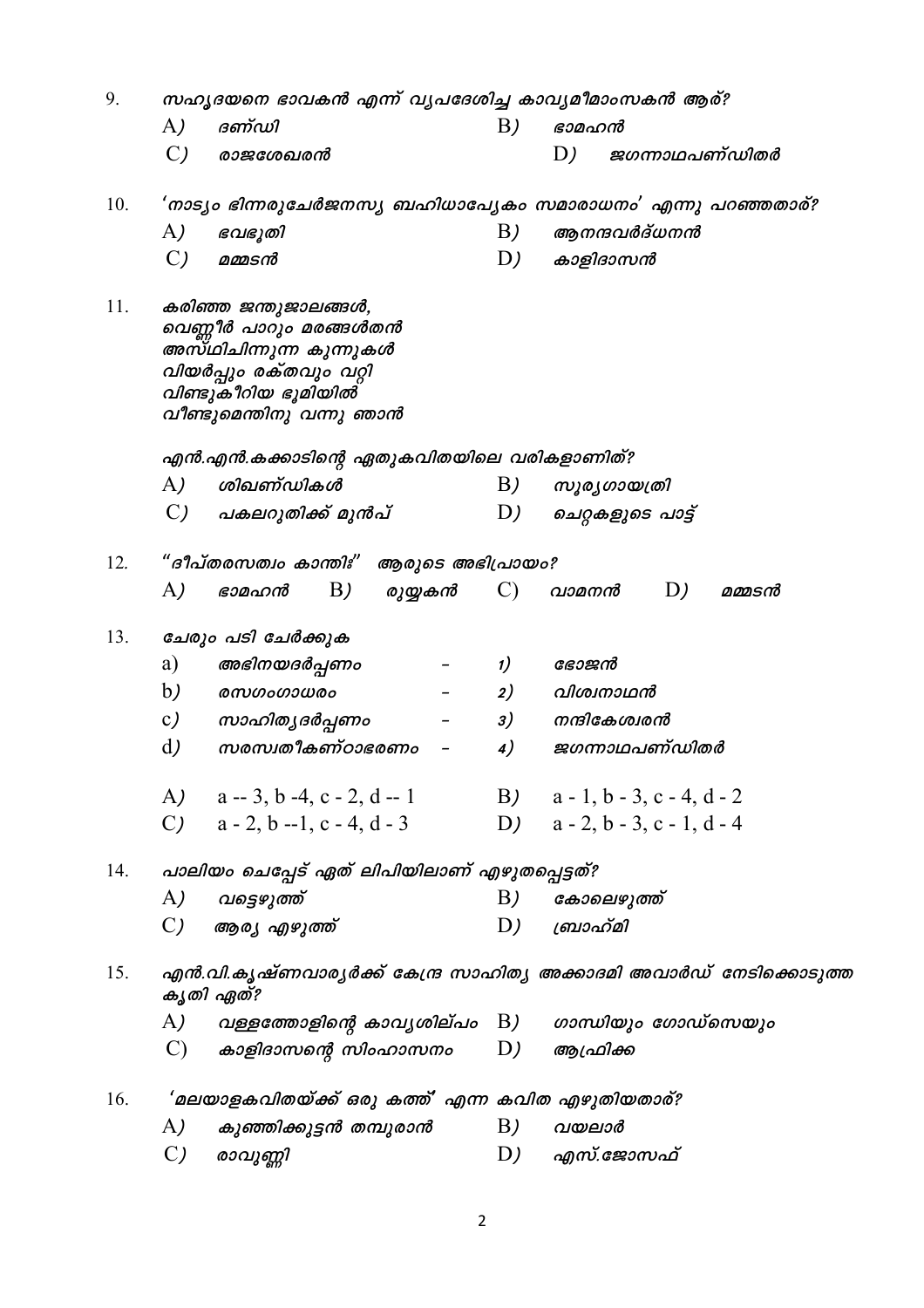| 17. |                 | 'പച്ചരി' എന്ന പദത്തിൽ പ്രയുക്തമായിരിക്കുന്ന സന്ധി ഏത്?                                 |    |                  |                                                                |                         |    |    |     |  |
|-----|-----------------|----------------------------------------------------------------------------------------|----|------------------|----------------------------------------------------------------|-------------------------|----|----|-----|--|
|     | A)              | ലോപസന്ധി                                                                               |    |                  | B)                                                             | ആദേശസന്ധി               |    |    |     |  |
|     | $\mathcal{C}$ ) | ആഗമസന്ധി                                                                               |    |                  | D)                                                             | ദിത്വസന്ധി              |    |    |     |  |
| 18. |                 | മലയാളത്തിലെ ദ്വയോഷ്ഠൃസ്പർശവർണ്ണം ഏത്?                                                  |    |                  |                                                                |                         |    |    |     |  |
|     | A)              | പ                                                                                      | B) | ത                | $\mathcal{C}$ )                                                | $\boldsymbol{\beta}$    | D) | ല  |     |  |
| 19. |                 | അർത്ഥപ്രദാനശേഷിയുള്ള ഏറ്റവും ചെറിയ ഭാഷാഘടകത്തിന്റെ പേരെന്ത് ?                          |    |                  |                                                                |                         |    |    |     |  |
|     | A)              | സ്വനം                                                                                  | B) | സ്വനിമം          | $C$ )                                                          | രൂപിമം                  |    | D) | പദം |  |
| 20. |                 | 'ജീവിതപ്പാത' ആരുടെ ആത്മകഥയാണ്?                                                         |    |                  |                                                                |                         |    |    |     |  |
|     | A)              | ചെറുകാട്                                                                               |    |                  | B)                                                             | എൻ.കൃഷ്ണപിള്ള           |    |    |     |  |
|     |                 | C <i>) എസ്.കെ.പൊറ്റെക്കാട</i> ്                                                        |    |                  | D)                                                             | കൊടുപ്പുന്ന             |    |    |     |  |
| 21. |                 | പെടുന്നു?                                                                              |    |                  | കുളിക്കാൻ പോയി എന്നതിലെ 'കുളിക്കാൻ' എന്ന പദം ഏതു വിനയെച്ചത്തിൽ |                         |    |    |     |  |
|     | A)              | മുൻവിനയെച്ചം                                                                           |    |                  | B)                                                             | പിൻവിനയെച്ചം            |    |    |     |  |
|     | $\mathcal{C}$   | നടുവിനയെച്ചം                                                                           |    |                  | D)                                                             | പാക്ഷികവിനയെച്ചം        |    |    |     |  |
| 22. |                 | 'കപോതസന്ദേശം' എന്ന സന്ദേശകാവൃത്തിന്റെ കർത്താവാര്?                                      |    |                  |                                                                |                         |    |    |     |  |
|     | A)              | കുണ്ടൂർ നാരായണമേനോൻ                                                                    |    |                  | B)                                                             | കുഞ്ഞിക്കുട്ടൻ തമ്പുരാൻ |    |    |     |  |
|     | C)              | ശീവൊള്ളി നമ്പൂതിരി                                                                     |    |                  | D)                                                             | കൊട്ടാരത്തിൽ ശങ്കുണ്ണി  |    |    |     |  |
| 23. |                 | മുണ്ടശ്ശേരിയുടെ 'മനുഷ്യകഥാനുഗായികൾ' എന്ന കൃതിയിൽ<br>പഠിക്കപ്പെട്ടിട്ടില്ലാത്ത കവി ആര്? |    |                  |                                                                |                         |    |    |     |  |
|     | A)              | കുമാരനാശാൻ                                                                             |    |                  |                                                                |                         |    |    |     |  |
|     | B)              | ഉള്ളൂർ                                                                                 |    | എസ്.പരമേശ്വരയ്യർ |                                                                |                         |    |    |     |  |
|     | $\mathcal{C}$   | വള്ളത്തോൾ നാരായണമേനോൻ                                                                  |    |                  |                                                                |                         |    |    |     |  |
|     | D)              | ചങ്ങമ്പുഴ                                                                              |    |                  |                                                                |                         |    |    |     |  |
| 24. |                 | കാളിദാസന്റെ 'അഭിജ്ഞാനശാകുന്തളം' ആദ്യമായി ഇം¥ീഷിലേക്ക്<br>പരിഭാഷപ്പെടുത്തിയതാര്?        |    |                  |                                                                |                         |    |    |     |  |
|     | A)              | ആഷർ                                                                                    |    |                  | B)                                                             | സർ വില്യം ജോൺസ്         |    |    |     |  |
|     | $\mathcal{C}$ ) | ജെയിംസ് പ്രിൻസെപ്പ്                                                                    |    |                  | D)                                                             | ഡോ.ജോൺസൻ                |    |    |     |  |
| 25. |                 | പ്രാചീന മലയാള ഗദൃമാതൃകകൾ പ്രസിദ്ധീകരിച്ചതാര്?                                          |    |                  |                                                                |                         |    |    |     |  |
|     | A)              | ഉള്ളൂർ                                                                                 |    |                  |                                                                |                         |    |    |     |  |
|     | B)              | സാഹിതൃപഞ്ചാനനൻ പി.കെ.നാരായണപിള്ള                                                       |    |                  |                                                                |                         |    |    |     |  |
|     | $\mathcal{C}$   | ഡോ.പി.കെ.നാരായണപിള്ള                                                                   |    |                  |                                                                |                         |    |    |     |  |
|     | D)              | അപ്പൻ തമ്പുരാൻ                                                                         |    |                  |                                                                |                         |    |    |     |  |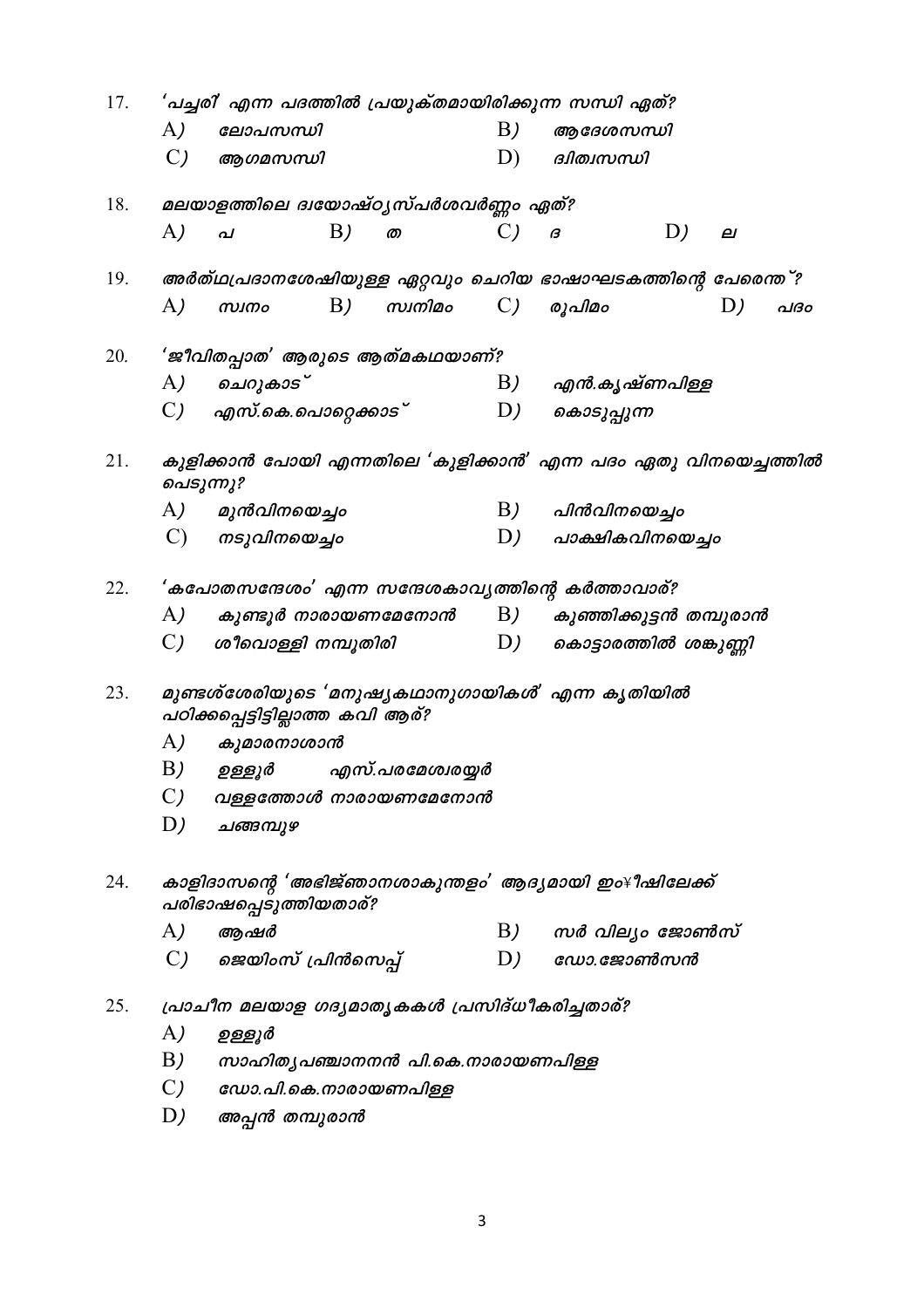| 26. | ശക്തിഭദ്രന്റെ 'ആശ്ചര്യചൂഡാമണി' ക്ക് ഗദ്യവിവർത്തനം തയ്യാറാക്കിയതാര്? |                                                                                                                                                                      |              |    |                 |                     |                         |                        |  |  |  |  |  |  |
|-----|---------------------------------------------------------------------|----------------------------------------------------------------------------------------------------------------------------------------------------------------------|--------------|----|-----------------|---------------------|-------------------------|------------------------|--|--|--|--|--|--|
|     | A)                                                                  | ഏ.ആർ.രാജരാജവർമ്മ                                                                                                                                                     |              |    | B)              |                     | പന്മന രാമചന്ദ്രൻ നായർ   |                        |  |  |  |  |  |  |
|     | $\mathcal{C}$                                                       | എൻ.കൃഷ്ണപിള്ള                                                                                                                                                        |              |    | D)              | വി.എസ്.ശർമ്മ        |                         |                        |  |  |  |  |  |  |
| 27. |                                                                     | ലീലാതിലകത്തിൽ നപുംസകപ്രതൃയമായി നൽകിയിട്ടുള്ളതേത്?                                                                                                                    |              |    |                 |                     |                         |                        |  |  |  |  |  |  |
|     | A)                                                                  | അം                                                                                                                                                                   | B)           | അൻ | $C$ )           | ์ മ്                | D)                      | ഇൻ                     |  |  |  |  |  |  |
| 28. |                                                                     | 'പുഴ' എന്ന കഥാസമാഹാരത്തിന് കേരള സാഹിതൃ അക്കാദമി പുരസ്കാരം<br>നേടിയതാര്?                                                                                              |              |    |                 |                     |                         |                        |  |  |  |  |  |  |
|     | A)                                                                  | ജയകാന്തൻ                                                                                                                                                             |              |    | B)              | എൻ.പ്രഭാകരൻ         |                         |                        |  |  |  |  |  |  |
|     | $\mathcal{C}$                                                       | വെട്ടൂർ രാമൻ നായർ                                                                                                                                                    |              |    | D)              | കോവിലൻ              |                         |                        |  |  |  |  |  |  |
| 29. |                                                                     | 'ജാതിചോദിക്കുക' എന്ന കഥയെഴുതിയതാര്?                                                                                                                                  |              |    |                 |                     |                         |                        |  |  |  |  |  |  |
|     | A)                                                                  | എൻ.പ്രഭാകരൻ                                                                                                                                                          |              |    | B)              | കെ.പി.രാമനുണ്ണി     |                         |                        |  |  |  |  |  |  |
|     | C)                                                                  | ഇ.പി.ശ്രീകുമാർ                                                                                                                                                       |              |    | D)              |                     | സന്തോഷ് ഏച്ചിക്കാനം     |                        |  |  |  |  |  |  |
| 30. |                                                                     | "ഞാൻ തനിച്ചായി. ഞാൻ ആ സുഗന്ധം പരത്തുന്ന ചുവന്ന റോസാപ്പൂവ്<br>കയ്യിലെടുത്തു നോക്കിക്കൊണ്ട് ആ പെരുവഴിയിൽ സ്തബ്ധനായി വളരെനേരം<br>നിന്നു" – ഏതുകൃതിയിലുള്ളതാണ് ഈ വാക്യം? |              |    |                 |                     |                         |                        |  |  |  |  |  |  |
|     |                                                                     |                                                                                                                                                                      |              |    |                 |                     |                         |                        |  |  |  |  |  |  |
|     | A)                                                                  | ബാല്യകാലസഖി                                                                                                                                                          |              |    | B)              | പ്രേമലേഖനം          |                         |                        |  |  |  |  |  |  |
|     | $\mathcal{C}$ )                                                     | മതിലുകൾ                                                                                                                                                              |              |    |                 |                     | $D$ ) പാത്തുമ്മയുടെ ആട് |                        |  |  |  |  |  |  |
| 31. | 'സൂര്യവംശം' എന്ന ക്രൈം നോവൽ രചിച്ചതാര്?<br>മേതിൽ രാധാകൃഷ്ണൻ         |                                                                                                                                                                      |              |    |                 |                     |                         |                        |  |  |  |  |  |  |
|     | A)                                                                  | സി.രാധാകൃഷ്ണൻ                                                                                                                                                        |              |    | B)              |                     |                         |                        |  |  |  |  |  |  |
|     | $\mathcal{C}$                                                       | അയ്പ്പ് പാറമേൽ                                                                                                                                                       |              |    | D)              |                     | ടി.ഡി.രാമകൃഷ്ണൻ         |                        |  |  |  |  |  |  |
| 32. | 'കഥാപല്ലവങ്ങൾ' എഡിറ്റുചെയ്ത് പ്രസിദ്ധീകരിച്ചതാര്?                   |                                                                                                                                                                      |              |    |                 |                     |                         |                        |  |  |  |  |  |  |
|     | A)                                                                  | അപ്പൻ തമ്പുരാൻ                                                                                                                                                       |              |    | B)              | കെ.പി.കരുണാകര മേനോൻ |                         |                        |  |  |  |  |  |  |
|     | $\mathcal{C}$ )                                                     | കെ.സി.മാമ്മൻ മാപ്പിള                                                                                                                                                 |              |    | D)              |                     |                         | കോമലേഴത്തു കെ.ജി.മാധവൻ |  |  |  |  |  |  |
| 33. |                                                                     | കേരളപാണിനി പറഞ്ഞ ആറു നയങ്ങളിൽ പെടാത്തതേത്?                                                                                                                           |              |    |                 |                     |                         |                        |  |  |  |  |  |  |
|     | A)                                                                  | അനുനാസിക സംസർ¤ം                                                                                                                                                      |              |    | B)              | സ്വരസംവരണം          |                         |                        |  |  |  |  |  |  |
|     | $\mathcal{C}$                                                       | തവർ¤ോപമർ±ഠ                                                                                                                                                           |              |    | D)              | അംഗഭംഗം             |                         |                        |  |  |  |  |  |  |
| 34. |                                                                     | സംസർ¤ം മൂലം ഉണ്ടാകുന്ന വർണ്ണം ഏത്?                                                                                                                                   |              |    |                 |                     |                         |                        |  |  |  |  |  |  |
|     | A)                                                                  | ക                                                                                                                                                                    | $\mathbf{B}$ | வ  | $\mathcal{C}$ ) | ച                   | D)                      | ഞ                      |  |  |  |  |  |  |
| 35. |                                                                     | 'പ്രേമഭാജനം' എന്ന നോവൽ രചിച്ചതാര്?                                                                                                                                   |              |    |                 |                     |                         |                        |  |  |  |  |  |  |
|     | A)                                                                  | സി.വി.രാമൻപിള്ള                                                                                                                                                      |              |    | B)              |                     | വൈക്കം മുഹമ്മദ് ബഷീർ    |                        |  |  |  |  |  |  |
|     | $\mathcal{C}$ )                                                     | എസ്.കെ.പൊറ്റെക്കാട്                                                                                                                                                  |              |    | D)              |                     | കെ.സരസ്വതിയമ്മ          |                        |  |  |  |  |  |  |
|     |                                                                     |                                                                                                                                                                      |              |    |                 |                     |                         |                        |  |  |  |  |  |  |

 $\overline{a}$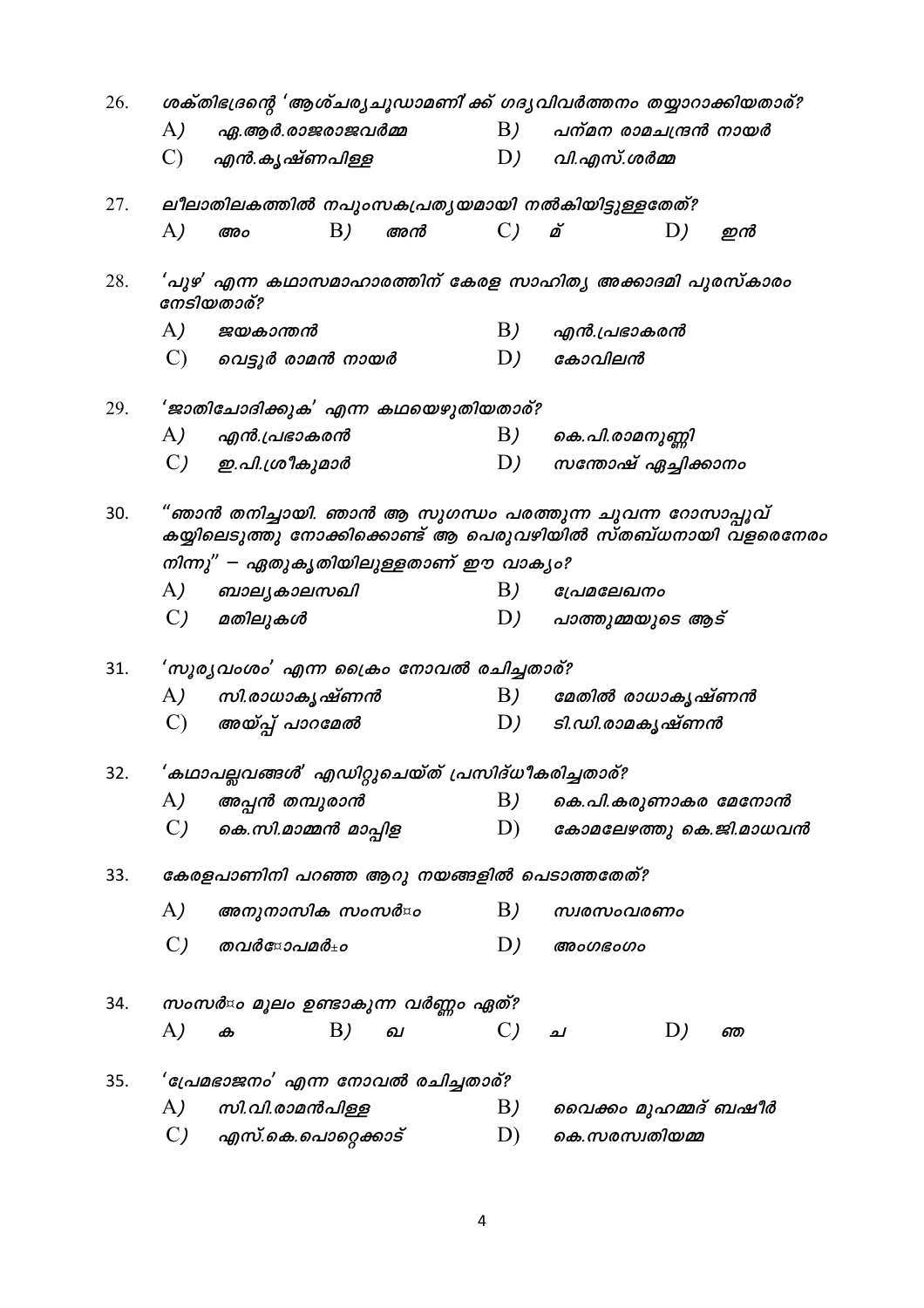| 36. | ലേഖനങ്ങൾക്ക് കൊള്ളാവുന്ന ഭാഷാശൈലിയിലാണ് ഉറൂബ് കഥകൾ<br>എഴുതുന്നത് എന്നഭിപ്രായപ്പെട്ടതാര്? |                                                                                      |    |                                                 |  |  |  |  |  |  |
|-----|------------------------------------------------------------------------------------------|--------------------------------------------------------------------------------------|----|-------------------------------------------------|--|--|--|--|--|--|
|     | A)                                                                                       | ടി.എം.ചുമ്മാർ                                                                        | B) | എൻ.കൃഷ്ണപിള്ള                                   |  |  |  |  |  |  |
|     | $\mathcal{C}$ )                                                                          | സുകുമാർ അഴംക്കോട്                                                                    | D) | വി.രാജകൃഷ്ണൻ                                    |  |  |  |  |  |  |
| 37. |                                                                                          | അടിയന്തിരാവസ്ഥയെ പ്രമേയവൽകരിക്കുന്ന കഥയേത്?                                          |    |                                                 |  |  |  |  |  |  |
|     | A)                                                                                       | പപ്പു കുരുടനായ കഥ                                                                    | B) | അരിമ്പാറ                                        |  |  |  |  |  |  |
|     | $\mathcal{C}$ )                                                                          | സമയം                                                                                 | D) | ടൈഗർ                                            |  |  |  |  |  |  |
| 38. |                                                                                          | ദളിത്ജീവിതം പ്രശ്നവൽക്കരിക്കുന്ന സി.അയ്യപ്പന്റെ കഥയേത്?                              |    |                                                 |  |  |  |  |  |  |
|     | A)                                                                                       | പെലയസ്ഥാനം                                                                           | B) | തേക്കുപാട്ട്                                    |  |  |  |  |  |  |
|     | $\mathcal{C}$ )                                                                          | ഭ്രാന്ത്                                                                             | D) | മിണ്ടാപ്രാണികൾ                                  |  |  |  |  |  |  |
| 39. |                                                                                          | സഹനസമരം, വിദേശവസ്ത്രദഹനം തുടങ്ങിയ കോൺഗ്രസ്സ് ആശയങ്ങളോട്                              |    |                                                 |  |  |  |  |  |  |
|     |                                                                                          | വിയോജിക്കുന്ന 'സിദ്ധമൂർത്തിയുടെ ശുക്രദശ' എന്ന കഥയെഴുതിയതാര്?                         |    |                                                 |  |  |  |  |  |  |
|     | A)                                                                                       | കാരൂർ                                                                                | B) | കേശവദേവ്                                        |  |  |  |  |  |  |
|     | $\mathcal{C}$ )                                                                          | എം.ആർ.കെ.സി.                                                                         | D) | കെ.സുകുമാരൻ                                     |  |  |  |  |  |  |
| 40. |                                                                                          | 'താന്താൻ നിരന്തരം ചെയ്യുന്ന കർമ്മങ്ങ –                                               |    |                                                 |  |  |  |  |  |  |
|     | ളനൃരനുഭവിച്ചീടുകെന്നതേ വരൂ" ഏതു കവിതയിലെ വരികൾ?                                          |                                                                                      |    |                                                 |  |  |  |  |  |  |
|     | A)                                                                                       | ടോമി                                                                                 | B) | സൂക്ഷ്മരാഷ്ട്രീയം                               |  |  |  |  |  |  |
|     | $\mathcal{C}$ )                                                                          | യക്ഷി                                                                                | D) | അന്ധകാണ്ഡം                                      |  |  |  |  |  |  |
| 41. |                                                                                          | കുടുംബജീവിതത്തിലെ താളപ്പിഴകൾ അവതരിപ്പിക്കുന്ന, സന്തോഷ്<br>ഏച്ചിക്കാനത്തിന്റെ കഥ ഏത്? |    |                                                 |  |  |  |  |  |  |
|     | A)                                                                                       | റോഡിൽ പാലിക്കേണ്ട നിയമങ്ങൾ                                                           |    |                                                 |  |  |  |  |  |  |
|     | B)                                                                                       | ബിരിയാണി                                                                             |    |                                                 |  |  |  |  |  |  |
|     | $\mathcal{C}$ )                                                                          | കൊമാല                                                                                |    |                                                 |  |  |  |  |  |  |
|     | D)                                                                                       | നരനായും പറവയായും                                                                     |    |                                                 |  |  |  |  |  |  |
| 42. |                                                                                          | അതികഠിനം എന്ന കഥയിലെ പ്രമേയം എന്ത്?                                                  |    |                                                 |  |  |  |  |  |  |
|     | A)                                                                                       | കുടിപ്പക                                                                             | B) | അന്തർജനങ്ങളുടെ<br>ദുരിതജീവിതം                   |  |  |  |  |  |  |
|     | $\mathcal{C}$                                                                            | മരുമക്കത്തായം                                                                        | D) | വിദേശികൾ കേരളത്തോട്<br>കാട്ടിയ ക്രൂരത           |  |  |  |  |  |  |
| 43. |                                                                                          | കഥകളി ഏതുതരം കലയാണ്?                                                                 |    |                                                 |  |  |  |  |  |  |
|     | A)                                                                                       | നൃത്തപ്രധാനം                                                                         | B) | നൃതൃപ്രധാനം                                     |  |  |  |  |  |  |
|     | $\mathcal{C}$ )                                                                          | നാട്യപ്രധാനം                                                                         | D) | <i>നൃത്തനൃതൃനാടൃങ്ങൾക്ക്</i><br>തുല്യ പ്രാധാനൃം |  |  |  |  |  |  |
|     |                                                                                          |                                                                                      |    |                                                 |  |  |  |  |  |  |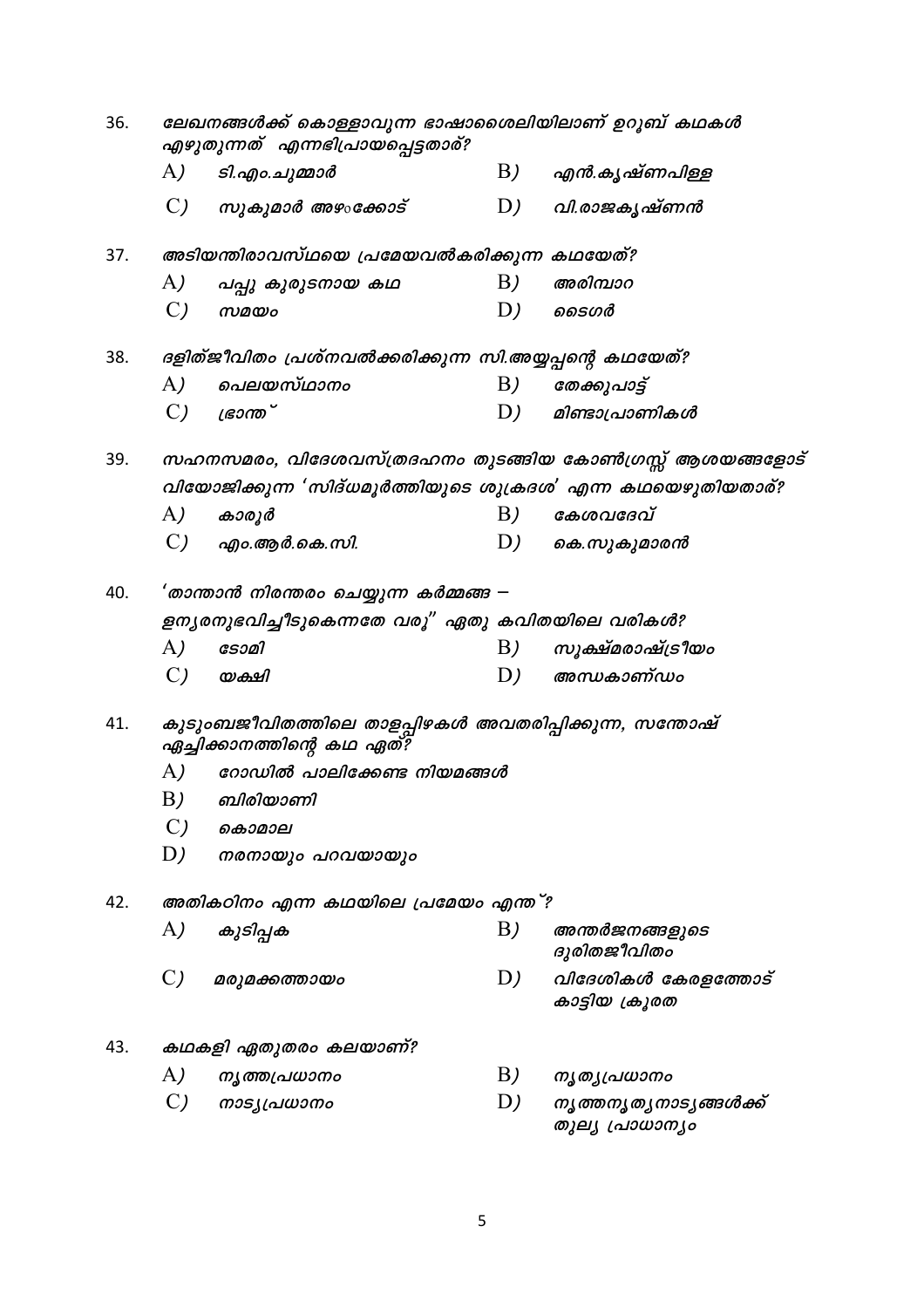| 44. | ഒരു ജനസമൂഹത്തിന് മാത്രമായുള്ള പുരാവൃത്തത്തിന് പറയുന്ന പേരെന്ത് ?                                 |                                                       |                            |           |                                                              |  |  |  |  |  |  |  |
|-----|--------------------------------------------------------------------------------------------------|-------------------------------------------------------|----------------------------|-----------|--------------------------------------------------------------|--|--|--|--|--|--|--|
|     | A)                                                                                               | അവച പുരാവൃത്തം                                        |                            | B)        | ഐതിഹൃം                                                       |  |  |  |  |  |  |  |
|     | $\mathcal{C}$                                                                                    | മെറ്റാ ഫോക് ലോർ                                       |                            | D)        | ഫോക് ലോറിസ്റ്റിക്സ്                                          |  |  |  |  |  |  |  |
| 45. |                                                                                                  | "കൈക്കൊൾക നന്മയിൽ പക്ഷം                               |                            |           |                                                              |  |  |  |  |  |  |  |
|     |                                                                                                  | ഈ പദൃശകലം നൽകുന്നത്?                                  |                            |           | പീലിയാൽ ഫലമെന്തു മേ?" ഏതലങ്കാരത്തിന് ഉദാഹരണമായാണ് കേരളപാണിനി |  |  |  |  |  |  |  |
|     | A)                                                                                               | പ്രതീപം                                               | $\rm{B)}$ ഉത്തരം $\rm{C)}$ |           | വക്രോക്തി D)<br>അനന്വയം                                      |  |  |  |  |  |  |  |
| 46. | " അലങ്കാരങ്ങളെത്തീർപ്പാൻ                                                                         |                                                       |                            |           |                                                              |  |  |  |  |  |  |  |
|     |                                                                                                  | നാലുതാനിഹ സാധനം" – നാലിൽ പെടാത്തതേത്?                 |                            |           |                                                              |  |  |  |  |  |  |  |
|     | A)                                                                                               | സാമ്യോക്തി                                            |                            | B)        | വാസ്തവോക്തി                                                  |  |  |  |  |  |  |  |
|     | $\mathcal{C}$                                                                                    | അതിശയോക്തി                                            |                            | D)        | സ്വഭാവോക്തി                                                  |  |  |  |  |  |  |  |
| 47. | ന ഭ ഭ ര എന്ന ഗണവൃവസ്ഥയിൽ വരുന്ന വൃത്തം ഏത്?                                                      |                                                       |                            |           |                                                              |  |  |  |  |  |  |  |
|     | A)                                                                                               | തോടകം                                                 |                            | B)        | വംശസ്ഥം                                                      |  |  |  |  |  |  |  |
|     | $\mathcal{C}$                                                                                    | ദ്രുതവിളംബിതം                                         |                            | D)        | പ്രതിമാക്ഷര                                                  |  |  |  |  |  |  |  |
| 48. |                                                                                                  | പോസ്റ്റ് സ്ട്രക്ചറലിസത്തിന്റെ വക്താവാര്?              |                            |           |                                                              |  |  |  |  |  |  |  |
|     | A)                                                                                               | _vf <b>ൂം ഫീൽഡ്</b>                                   | B)                         | ഴാക് ദറിദ |                                                              |  |  |  |  |  |  |  |
|     | $\mathcal{C}$                                                                                    | സൊസ്യൂർ                                               |                            | D)        | നോം ചോംസ്കി                                                  |  |  |  |  |  |  |  |
| 49. | ചിലമ്പുകഴി നോമ്പ് എന്തുമായി ബന്ധപ്പെട്ട ചടങ്ങാണ്?                                                |                                                       |                            |           |                                                              |  |  |  |  |  |  |  |
|     | A)                                                                                               | വിവാഹം                                                |                            | B)        | മരണം                                                         |  |  |  |  |  |  |  |
|     | $\mathcal{C}$                                                                                    | കലാവതരണം                                              |                            | D)        | യുദ്ധം                                                       |  |  |  |  |  |  |  |
| 50. | ചന്ദ്രവളയം എന്ന ലഘുവാദ്യമുപയോഗിച്ചുകൊണ്ട് പത്മനാഭസ്വാമിക്ഷേത്രത്തിൽ<br>ആലപിച്ചിരുന്ന കാവ്യം ഏത്? |                                                       |                            |           |                                                              |  |  |  |  |  |  |  |
|     | A)                                                                                               | രാമചരിതം                                              |                            | B)        | രാമകഥപ്പാട്ട്                                                |  |  |  |  |  |  |  |
|     | $\mathcal{C}$                                                                                    | അനന്തപുരവർണ്ണനം                                       |                            | D)        | ഭാഷാഭഗവദ്ഗീത                                                 |  |  |  |  |  |  |  |
| 51. |                                                                                                  |                                                       |                            |           | ശ്രീയേശുവിജയം' മഹാകാവൃത്തിനു യോജിക്കാത്ത വിശേഷണം ഏത്?        |  |  |  |  |  |  |  |
|     | A)                                                                                               | 24 സർഗ്ഗങ്ങൾ                                          |                            |           |                                                              |  |  |  |  |  |  |  |
|     | B)                                                                                               | ദ്വിതീയാക്ഷരപ്രാസദീക്ഷ                                |                            |           |                                                              |  |  |  |  |  |  |  |
|     | $\mathcal{C}$                                                                                    | ഇതിവൃത്തം പഴയനിയമത്തിൽനിന്ന് മാത്രം                   |                            |           |                                                              |  |  |  |  |  |  |  |
|     | D)                                                                                               |                                                       |                            |           | ഇതിവൃത്തം പഴയനിയമത്തിൽനിന്നും പുതിയനിയമത്തിൽ നിന്നും         |  |  |  |  |  |  |  |
| 52. |                                                                                                  | ആറൻമുളയപ്പന്റെ മാഹാത്മ്യം പ്രകീർത്തിക്കുന്ന കൃതി ഏത്? |                            |           |                                                              |  |  |  |  |  |  |  |
|     | A)                                                                                               | രാമചരിതം                                              |                            | B)        | തിരുനിഴൽമാല                                                  |  |  |  |  |  |  |  |
|     | $\mathcal{C}$                                                                                    | ഉണ്ണുനീലിസന്ദേശം                                      |                            | D)        | നല്ലഭാഷ                                                      |  |  |  |  |  |  |  |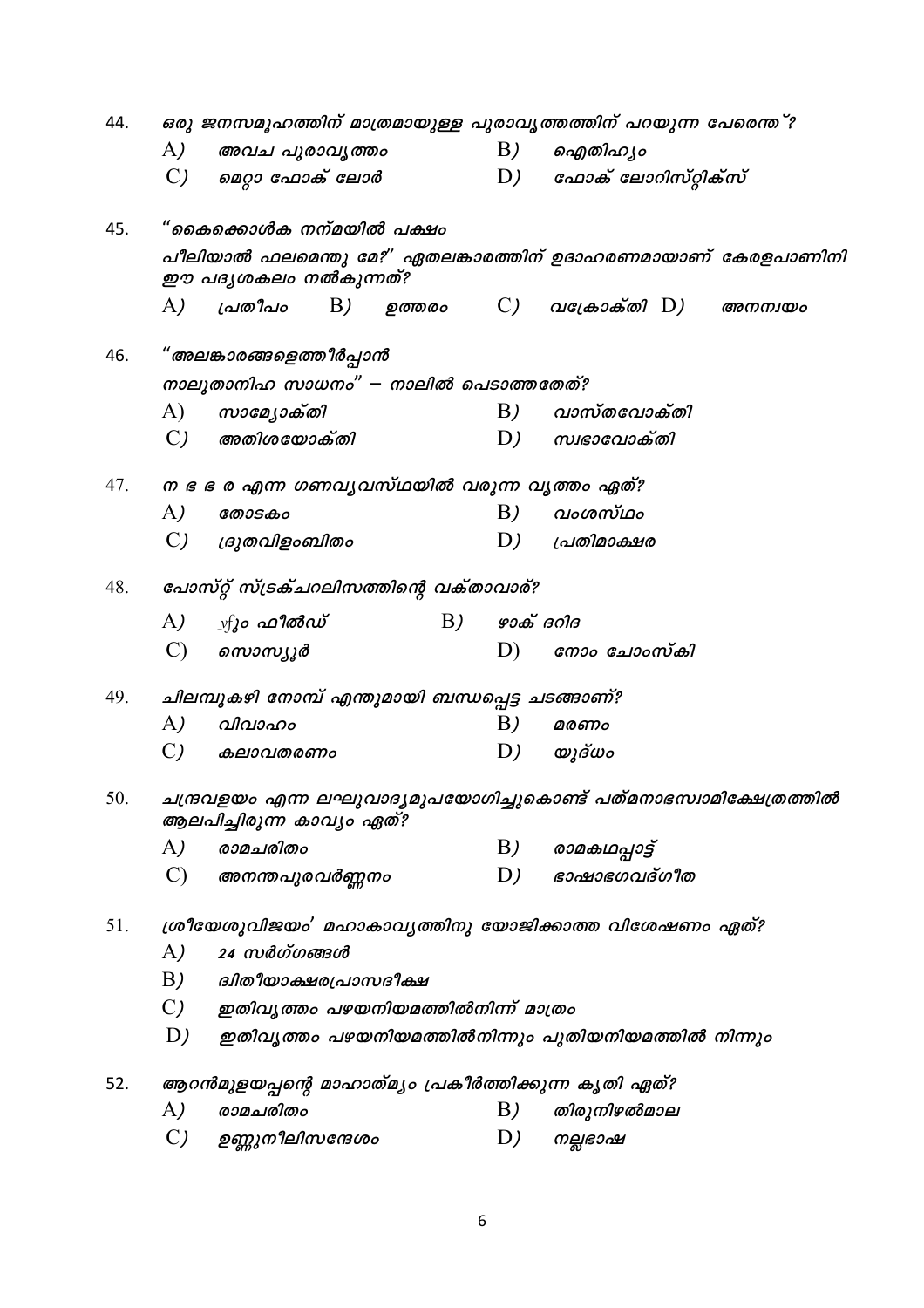| 53. | 'രണ്ടായി മുറിച്ചത്' ആരുടെ കവിതാസമാഹാരമാണ്?           |                                                                                                 |    |      |                 |                  |    |      |  |  |  |  |  |
|-----|------------------------------------------------------|-------------------------------------------------------------------------------------------------|----|------|-----------------|------------------|----|------|--|--|--|--|--|
|     | A)                                                   | അൻവർ അലി                                                                                        |    |      | B)              | ടി.പി.രാജീവൻ     |    |      |  |  |  |  |  |
|     | $\mathcal{C}$ )                                      | അനിതാ തമ്പി                                                                                     |    |      | D)              | പി.പി.രാമചന്ദ്രൻ |    |      |  |  |  |  |  |
| 54. |                                                      | ഗാന്ധിജി ശ്രീനാരായണഗുരുവിനെ സന്ദർശിച്ച വർഷം?                                                    |    |      |                 |                  |    |      |  |  |  |  |  |
|     | A)                                                   | 1918                                                                                            | B) | 1925 | $\mathcal{C}$ ) | 1930             | D) | 1933 |  |  |  |  |  |
| 55. |                                                      | മരയ്ക്കാർ കോട്ട നിർമ്മിച്ചതാര്?                                                                 |    |      |                 |                  |    |      |  |  |  |  |  |
|     | A)                                                   | കുഞ്ഞാലി ഒന്നാമൻ                                                                                |    |      | B)              | കുഞ്ഞാലി രണ്ടാമൻ |    |      |  |  |  |  |  |
|     | $\mathcal{C}$ )                                      | കുഞ്ഞാലി മൂന്നാമൻ                                                                               |    |      | D)              | കുഞ്ഞാലി നാലാമൻ  |    |      |  |  |  |  |  |
| 56. | തരിസാപ്പള്ളി ശാസനത്തിന്റെ ദാതാവാര്?                  |                                                                                                 |    |      |                 |                  |    |      |  |  |  |  |  |
|     | A)                                                   | രാമവർമ്മ                                                                                        |    |      | B)              | സ്ഥാണുരവി        |    |      |  |  |  |  |  |
|     | $\mathcal{C}$ )                                      | അയ്യനടികൾ                                                                                       |    |      | D)              | ഉദയവർമ്മൻ        |    |      |  |  |  |  |  |
| 57. |                                                      | അശ്വതിതിരുനാൾ ഇളയതമ്പുരാൻ എഴുതിയ ആട്ടക്കഥയേത്?                                                  |    |      |                 |                  |    |      |  |  |  |  |  |
|     | A)                                                   | കിർമ്മീരവധം                                                                                     |    |      | B)              | പൂതനാമോക്ഷം      |    |      |  |  |  |  |  |
|     | $\mathcal{C}$                                        | ബകവധം                                                                                           |    |      | D)              | സന്താനഗോപാലം     |    |      |  |  |  |  |  |
| 58. | ജാതി വിഷയമാകുന്ന 'അമ്പലക്കുളം' എന്ന കവിത രചിച്ചതാര്? |                                                                                                 |    |      |                 |                  |    |      |  |  |  |  |  |
|     | A)                                                   | കുമാരനാശാൻ                                                                                      |    |      | B)              | ഉള്ളൂർ           |    |      |  |  |  |  |  |
|     | $\mathcal{C}$                                        | വള്ളത്തോൾ                                                                                       |    |      | D)              | ഇട¢-രി           |    |      |  |  |  |  |  |
| 59. | കാക്കനാടൻ എഴുതിയ നോവൽ ഏത്?                           |                                                                                                 |    |      |                 |                  |    |      |  |  |  |  |  |
|     | A)                                                   | തുലാവർഷം                                                                                        |    |      | B)              | തുരുത്ത്         |    |      |  |  |  |  |  |
|     | C)                                                   | മഞ്ഞക്കെട്ടിടം                                                                                  |    |      | D)              | നീലക്കടമ്പ്      |    |      |  |  |  |  |  |
| 60. |                                                      | ദ ഫെമിനൈൻ മിസ്റ്റിക് എന്ന കൃതി രചിച്ചതാര്?                                                      |    |      |                 |                  |    |      |  |  |  |  |  |
|     | A)                                                   | എലെയ്ൻ ഷോവാൾട്ടർ                                                                                |    |      | B)              | സിമോങ് ദി ബുവർ   |    |      |  |  |  |  |  |
|     | $\mathcal{C}$                                        | ബെറ്റി ഫ്രീഡൻ                                                                                   |    |      | D)              | എമ്മാ ഗോൾഡ്മാൻ   |    |      |  |  |  |  |  |
| 61. |                                                      | മലയാളത്തിലെ ആദൃത്തെ മഹാകാവൃമായ 'രാമചന്ദ്രവിലാസം' ആദൃമായി<br>പ്രസിദ്ധീകരിച്ചത് ഏത് പത്രത്തിലാണ്? |    |      |                 |                  |    |      |  |  |  |  |  |
|     | A)                                                   | കേരളമിത്രം                                                                                      |    |      | B)              | കേരളപത്രിക       |    |      |  |  |  |  |  |
|     | C)                                                   | മലയാളി                                                                                          |    |      | D)              | മിതവാദി          |    |      |  |  |  |  |  |
| 62. |                                                      | "തിരുവനന്തപുരേ വിളങ്ങിന പത്മനാഭ! നമോസ്തുതേ                                                      |    |      |                 |                  |    |      |  |  |  |  |  |
|     |                                                      | തരുണജലധരനികരതുലിത കളേബരായ! നമോസ്തുതേ"<br>- ഈ പത്മനാഭസ്തുതി രചിച്ചതാര്?                          |    |      |                 |                  |    |      |  |  |  |  |  |
|     | A)                                                   | സ്വാതിതിരുനാൾ                                                                                   |    |      | B)              | ഇരയിമ്മൻ തമ്പി   |    |      |  |  |  |  |  |
|     | $\mathcal{C}$                                        | രാമപുരത്തുവാര്യർ                                                                                |    |      | D)              | കുഞ്ചൻ നമ്പ്യാർ  |    |      |  |  |  |  |  |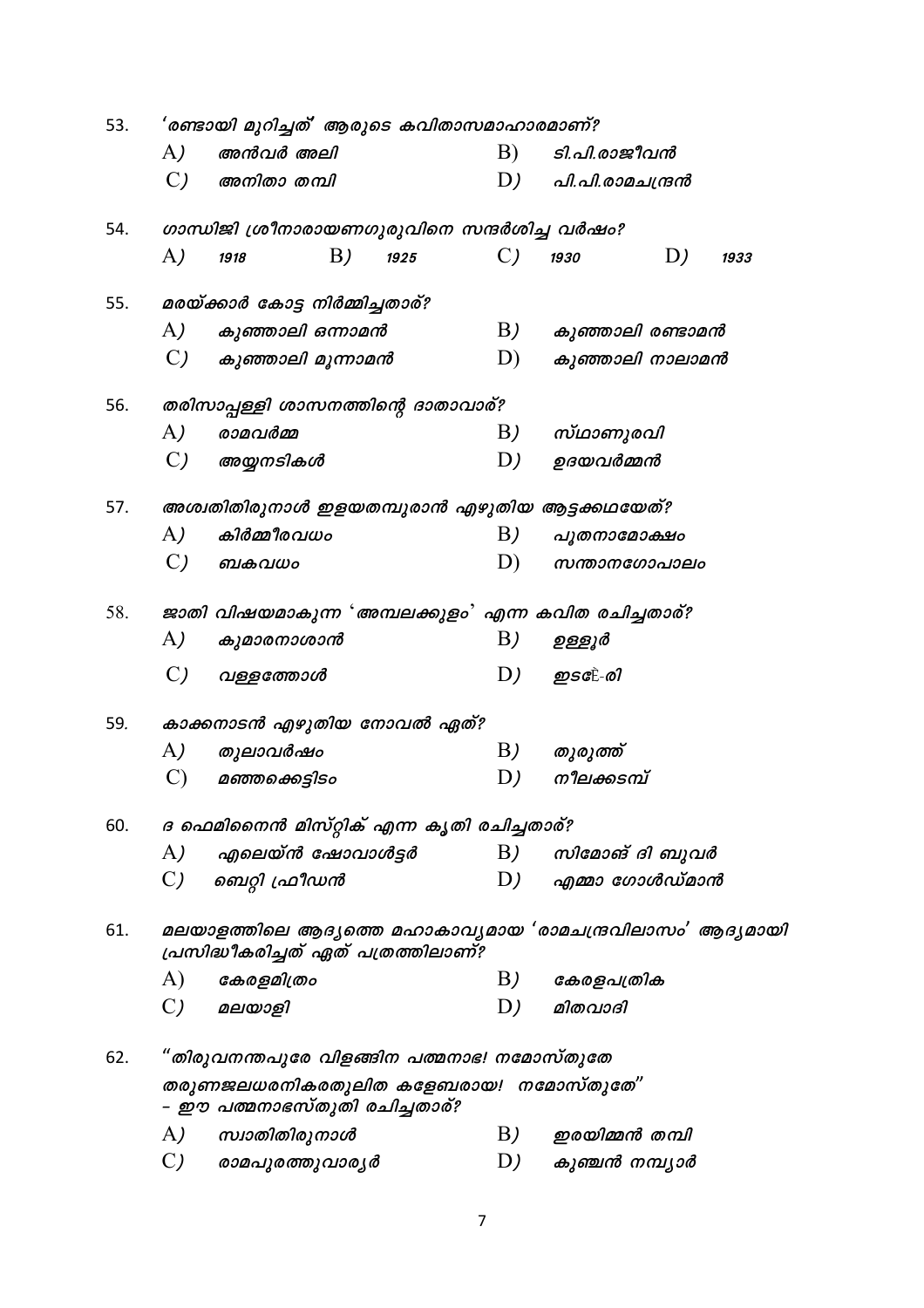| 63. |                                             | "പാണ്ഡവശിബിരങ്ങളിൽ നിന്നുയർന്ന ആർപ്പുവിളിയും                                                          |                   |                                                  |  |  |  |  |  |  |  |
|-----|---------------------------------------------|-------------------------------------------------------------------------------------------------------|-------------------|--------------------------------------------------|--|--|--|--|--|--|--|
|     |                                             | തമ്പേറടിയും ദിഗന്തങ്ങളിൽ മുഴങ്ങി"                                                                     |                   |                                                  |  |  |  |  |  |  |  |
|     |                                             | ഏത് കൃതിയുടെ പ്രാരംഭത്തിലാണ് ഈ വാകൃം കാണുന്നത്?                                                       |                   |                                                  |  |  |  |  |  |  |  |
|     | A)                                          | ഇനി ഞാൻ ഉറങ്ങട്ടെ                                                                                     | B)                | രണ്ടാമൂഴം                                        |  |  |  |  |  |  |  |
|     | $\mathcal{C}$ )                             | ഭാരതപരൃടനം                                                                                            | D)                | പാണ്ഡവപുരം                                       |  |  |  |  |  |  |  |
| 64. |                                             | തച്ചോളിപ്പാട്ടുകൾ ഉൾപ്പെടുന്ന ഗ്രന്ഥം ഇവയിൽ ഏതാണ്?                                                    |                   |                                                  |  |  |  |  |  |  |  |
|     | A)                                          | കേരളോല്പത്തി                                                                                          | B)                | മലബാർ മാന്വൽ                                     |  |  |  |  |  |  |  |
|     | $\mathcal{C}$ )                             | കേരള ഫോക്ലോർ                                                                                          | D)                | അഡഗിയ മലബാറിക്ക                                  |  |  |  |  |  |  |  |
| 65. | സംഘകാലത്തെ വിവാഹവുമായി ബന്ധമില്ലാത്തത് ഏത്? |                                                                                                       |                   |                                                  |  |  |  |  |  |  |  |
|     | A)                                          | കളവും കർപ്പും                                                                                         | B)                | പെൺപണം                                           |  |  |  |  |  |  |  |
|     | $\mathcal{C}$ )                             | ைലികെട്ട്                                                                                             |                   | $D$ ) ചിലമ്പുകഴിനോമ്പ്                           |  |  |  |  |  |  |  |
| 66. | കാര്യം:<br>കാരണം:                           | വയെ സാഹിത്യരൂപങ്ങളായി കണക്കാക്കുന്നില്ല.<br>ഇവ സാഹിതൃഗുണ പ്രധാനങ്ങളല്ല.<br>1.                         |                   | ശിലാശാസനങ്ങൾ, ചെമ്പുപട്ടയങ്ങൾ, ഓലക്കരണങ്ങൾ എന്നി |  |  |  |  |  |  |  |
|     |                                             | 2.                                                                                                    |                   | ഇവ സാമാനൃവൃവഹാരത്തിനു മാത്രം ഉപയോഗിക്കുന്നു.     |  |  |  |  |  |  |  |
|     | A)                                          | കാരൃവും കാരണങ്ങളും ശരി                                                                                | B)                | കാര്യവും കാരണങ്ങളും തെറ്റ്                       |  |  |  |  |  |  |  |
|     | $\mathcal{C}$ )                             | കാര്യവും കാരണം 1-ഉം ശരി                                                                               | D)                | കാര്യവും കാരണം 2-ഉം ശരി                          |  |  |  |  |  |  |  |
| 67. |                                             | ഒരു ഗോത്രത്തിലെ അംഗഭാഷകളിൽ ഓരോന്നിലും സവിശേഷമായി<br>പരിണാമം ഏത് പേരിൽ അറിയപ്പെടുന്നു?<br>സംഭവിക്കുന്ന |                   |                                                  |  |  |  |  |  |  |  |
|     | A)                                          | ആന്തരപുന:സൃഷ്ടി                                                                                       | B)                | ബാഹൃപുനനസൃഷ്ടി                                   |  |  |  |  |  |  |  |
|     | $\mathcal{C}$ )                             | വിവർത്തന പ്രക്രിയ                                                                                     | D)                | നവപ്രവർത്തനം                                     |  |  |  |  |  |  |  |
| 68. |                                             | വി.സി. ബാലകൃഷ്ണപ്പണിക്കർ, സി.എസ്. സുബ്രഹ്മണ്യൻ പോറ്റി                                                 |                   |                                                  |  |  |  |  |  |  |  |
|     |                                             | എന്നിവർക്കു പുറമേ 'ഒരു വിലാപം' എന്ന പേരിൽ വിലാപകാവ്യം രചിച്ചത്                                        |                   |                                                  |  |  |  |  |  |  |  |
|     | A)                                          | தை. கெ. 00ஜ                                                                                           | B)                | മുതുകുളം പാർവതിഅമ്മ                              |  |  |  |  |  |  |  |
|     | $\mathcal{C}$ )                             | എം.പി. അപ്പൻ                                                                                          | D)                | വെണ്ണിക്കുളം ഗോപാലക്കുറുപ്പ്                     |  |  |  |  |  |  |  |
| 69. |                                             | ചേരാത്ത ഗണം ഏത്?                                                                                      |                   |                                                  |  |  |  |  |  |  |  |
|     | A)                                          | കെ.ആർ. ടോണി                                                                                           |                   | ഒരു പ്രതിസാഹിതൃ വിചാരം                           |  |  |  |  |  |  |  |
|     | B)                                          | വി.എം. ഗിരിജ                                                                                          | മഴയ്ക്കപ്പുറം     |                                                  |  |  |  |  |  |  |  |
|     | $\mathcal{C}$ )                             | അനിത തമ്പി                                                                                            | മുറ്റമടിക്കുമ്പോൾ |                                                  |  |  |  |  |  |  |  |
|     | D)                                          | റഫീക് അഹമ്മദ്                                                                                         |                   | ശ്രാമവൃക്ഷത്തിലെ വവ്വാൽ                          |  |  |  |  |  |  |  |
| 70. |                                             | 'പാടുന്ന പിശാച്' എന്ന ചെറുകഥ രചിച്ചത് ആര്?                                                            |                   |                                                  |  |  |  |  |  |  |  |
|     | A)                                          | തായാട്ടു ശങ്കരൻ                                                                                       | B)                | വി.പി. ശിവകുമാർ                                  |  |  |  |  |  |  |  |
|     | $\mathcal{C}$                               | ടി.കെ.സി. വടുതല                                                                                       | D)                | ചങ്ങമ്പുഴ കൃഷ്ണപിള്ള                             |  |  |  |  |  |  |  |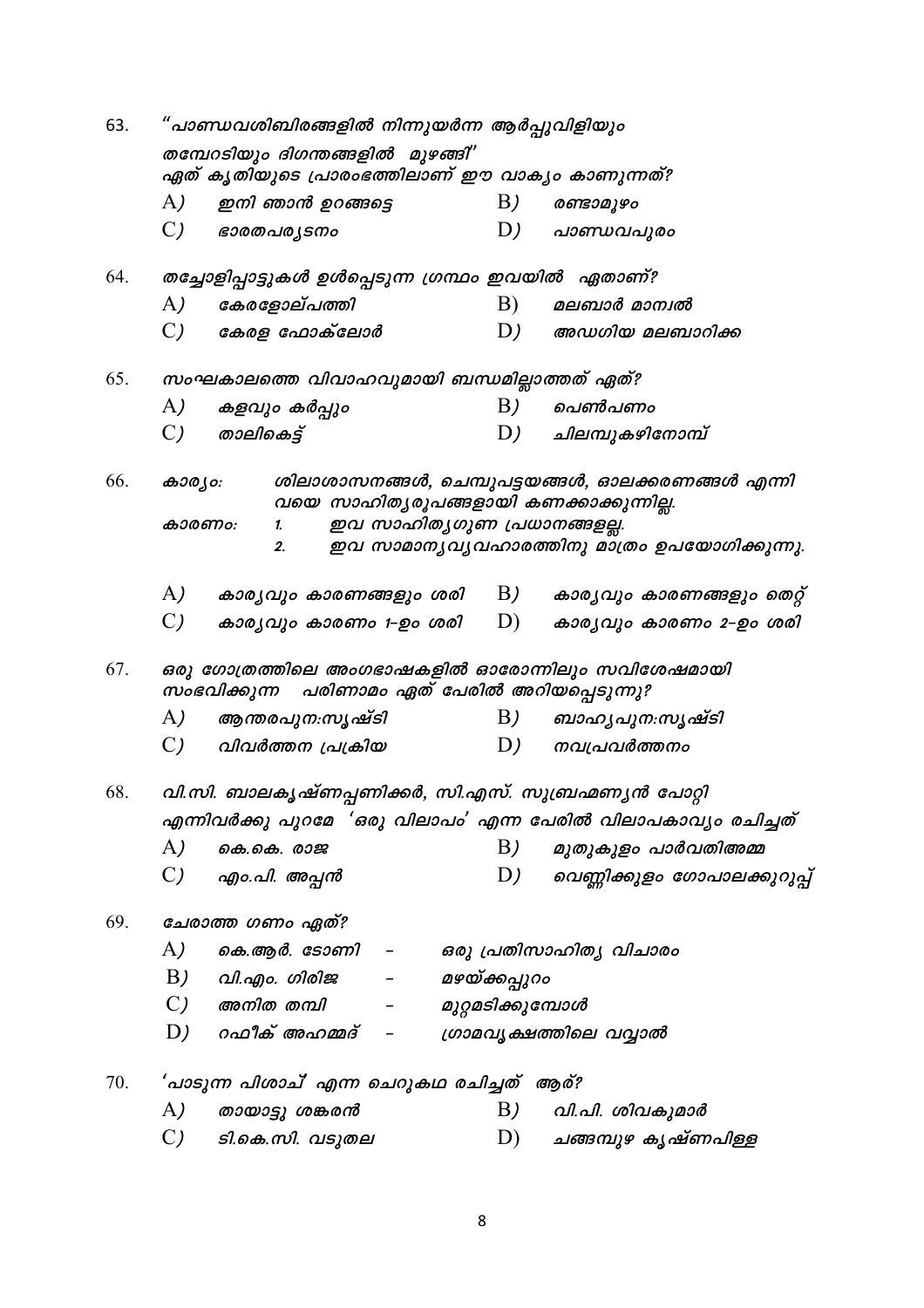| 71.<br>ഇട്ടിക്കണ്ടപ്പൻ ഏത് അനുഷ്ഠാന കലാരൂപത്തിലെ കഥാപാത്രമാണ്? |                                 |                                                           |  |        |                                                            |                                                           |    |                                                                |  |  |  |  |
|----------------------------------------------------------------|---------------------------------|-----------------------------------------------------------|--|--------|------------------------------------------------------------|-----------------------------------------------------------|----|----------------------------------------------------------------|--|--|--|--|
|                                                                | മുടിയേറ്റ്<br>B)<br>പടയണി<br>A) |                                                           |  |        |                                                            | ചാത്തിരാങ്കം $D$ )                                        |    | லைழு                                                           |  |  |  |  |
| 72.                                                            |                                 | കോകസന്ദേശത്തിൽ പരാമർശമുള്ള ചരിത്രസംഭവം ഏത്?               |  |        |                                                            |                                                           |    |                                                                |  |  |  |  |
|                                                                | A)                              | തൃപ്പടിദാനം $\rm B)$                                      |  | മുറജപം | $\mathcal{C}$ )                                            | മാമാങ്കം                                                  | D) | മാപ്പിള ലഹള                                                    |  |  |  |  |
| 73.                                                            |                                 | ഒന്നാം പഴശ്ശിവിപ്ലവം നടന്നത്                              |  |        |                                                            |                                                           |    |                                                                |  |  |  |  |
|                                                                | A)                              | 1779 മുതൽ 1783 വരെ                                        |  |        | B)                                                         | 1793 മുതൽ 1797 വരെ                                        |    |                                                                |  |  |  |  |
|                                                                | $\mathcal{C}$ )                 | 1796 മുതൽ 1798 വരെ                                        |  |        | D)                                                         | 1803 മുതൽ 1806 വരെ                                        |    |                                                                |  |  |  |  |
| 74.                                                            |                                 | എന്നു രാമചരിതത്തെക്കുറിച്ച് പറഞ്ഞതാര്?                    |  |        | "ഇതു തമിഴ് കാവിയമോ മലയാള കാവിയമോ എന്നു നിർണ്ണയിക്ക ഇയലാതു" |                                                           |    |                                                                |  |  |  |  |
|                                                                | A)                              | വി.ഐ. സുബ്രഹ്മണ്യം                                        |  |        | B)                                                         | എസ്.വി. ഷണ്മുഖം                                           |    |                                                                |  |  |  |  |
|                                                                | $\mathcal{C}$                   | വി. നാഗമയ്യ                                               |  |        | D)                                                         | ടി.എ. ഗോപിനാഥ റാവു                                        |    |                                                                |  |  |  |  |
| 75.                                                            | പേരാണ്?                         |                                                           |  |        | സർദാർ ഷേക് ആസാദ് ഖാൻ എന്നത് ഏത് ചരിത്രാഖ്യായികയുടെ മറ്റൊരു |                                                           |    |                                                                |  |  |  |  |
|                                                                | A)                              | അക്ബർ                                                     |  |        | B)                                                         | വള്ളുവക്കമ്മാരൻ                                           |    |                                                                |  |  |  |  |
|                                                                | $\mathcal{C}$ )                 | അമൃതപുളിനം                                                |  |        | D)                                                         | കേരളപുത്രൻ                                                |    |                                                                |  |  |  |  |
| 76.                                                            |                                 | ചേരാത്ത ഗണം ഏത്?                                          |  |        |                                                            |                                                           |    |                                                                |  |  |  |  |
|                                                                | A)                              |                                                           |  |        |                                                            | കഴിഞ്ഞകാലം, കാറ്റുവിതച്ച കാലം, നീർമാതളം പൂത്തകാലം         |    |                                                                |  |  |  |  |
|                                                                | B)                              |                                                           |  |        |                                                            | എന്റെ വഴിത്തിരിവ്, എന്റെ വഴിയമ്പലങ്ങൾ, എന്റെ ബാല്യസ്മരണകൾ |    |                                                                |  |  |  |  |
|                                                                | $\mathcal{C}$ )                 | സ്മൃതിദർപ്പണം, സ്മരണമഞ്ജരി, മനസാസ്മരാമി                   |  |        |                                                            |                                                           |    |                                                                |  |  |  |  |
|                                                                | D)                              | ഓർത്താൽ വിസ്മയം, തിരനോട്ടം, സോപാനം                        |  |        |                                                            |                                                           |    |                                                                |  |  |  |  |
| 77.                                                            | ച്ചതാര്?                        | കേരളത്തിലെ ആദൃത്തെ ഫിലിം കമ്പനിയായ കേരളാ സിനിട്ടോൺ സ്ഥാപി |  |        |                                                            |                                                           |    |                                                                |  |  |  |  |
|                                                                | A)                              | ജെ.സി. ഡാനിയേൽ                                            |  |        | B)                                                         | പി. സുബ്രഹ്മണ്യം                                          |    |                                                                |  |  |  |  |
|                                                                | $\mathcal{C}$                   | മുതുകുളം രാഘവൻ പിള്ള                                      |  |        | D)                                                         | അപ്പൻ തമ്പുരാൻ                                            |    |                                                                |  |  |  |  |
| 78.                                                            |                                 | എൻ. കൃഷ്ണപിള്ളയുടെ ഏത് നാടകത്തെയാണ് മലയാളത്തിലെ ആദ്യത്തെ  |  |        |                                                            |                                                           |    | മാനസികാപഗ്രഥന നാടകം എന്ന് കേസരി ബാലകൃഷ്ണപിള്ള വിശേഷിപ്പിച്ചത്? |  |  |  |  |
|                                                                | A)                              | കനൃക                                                      |  |        | B)                                                         | ബലാബലം                                                    |    |                                                                |  |  |  |  |
|                                                                | $\mathcal{C}$                   | ഭഗ്നഭവനം                                                  |  |        | D)                                                         | അഴിമുഖത്തേക്ക്                                            |    |                                                                |  |  |  |  |
| 79.                                                            |                                 | കേരള ചരിത്രത്തിൽ 1809 ജനുവരി 11–ന്റെ പ്രാധാനൃമെന്ത്?      |  |        |                                                            |                                                           |    |                                                                |  |  |  |  |
|                                                                | A)                              | കുണ്ടറ വിളംബരം                                            |  |        |                                                            |                                                           |    |                                                                |  |  |  |  |
|                                                                | B)                              | വേലുത്തമ്പിദളവയുടെ മരണം                                   |  |        |                                                            |                                                           |    |                                                                |  |  |  |  |
|                                                                | $\mathcal{C}$                   | ഗാന്ധിജിയുടെ ആദൃകേരള സന്ദർശനം                             |  |        |                                                            |                                                           |    |                                                                |  |  |  |  |
|                                                                | D)                              | വാഗൺ ട്രാജഡി                                              |  |        |                                                            |                                                           |    |                                                                |  |  |  |  |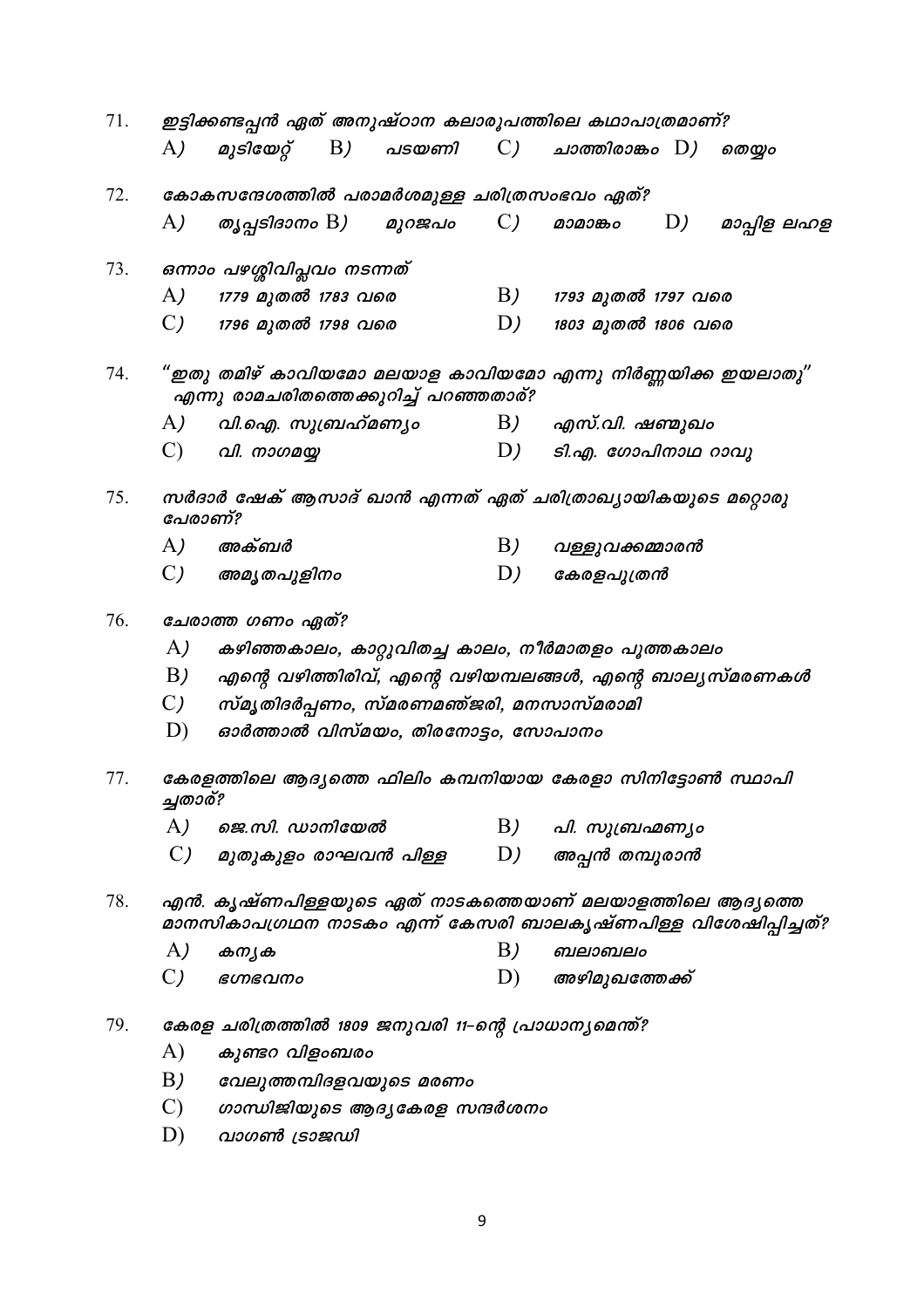| 80. | ലഘുപൂർവം, ഗുരു പരം എന്ന രീതിയിൽ ഒരു വരിയിൽ പതിനാറ് അക്ഷരം<br>വരുന്ന വൃത്തമേത്? |                                                                                                   |    |                           |          |                                                 |                         |               |                     |      |  |  |
|-----|--------------------------------------------------------------------------------|---------------------------------------------------------------------------------------------------|----|---------------------------|----------|-------------------------------------------------|-------------------------|---------------|---------------------|------|--|--|
|     | A)                                                                             | അന്നനട $\, {\bf B)} \,$ പ്രഹർഷിണി $\, {\bf C)} \,$ പഞ്ചചാമരം $\, {\bf D)} \,$ സ്രഗ്വിണി           |    |                           |          |                                                 |                         |               |                     |      |  |  |
| 81. | ഏതാണ്?                                                                         | സാഹിതൃനിരൂപണത്തിന് വടക്കുംകൂർ രാജരാജവർമ്മ കല്പിച്ച വിഭജനം                                         |    |                           |          |                                                 |                         |               |                     |      |  |  |
|     | A)                                                                             | ഖണ്ഡനം, മണ്ഡനം                                                                                    |    |                           |          | B)                                              |                         |               | പക്ഷപാതം, നിഷ്പക്ഷം |      |  |  |
|     | $\mathcal{C}$ )                                                                | ധ്വംസകം, പോഷകം                                                                                    |    |                           |          | D)                                              |                         | സൗമൃം, രൂക്ഷം |                     |      |  |  |
| 82. |                                                                                | "അലുപ്താഖൃസമാസത്തിൽ                                                                               |    |                           |          |                                                 |                         |               |                     |      |  |  |
|     |                                                                                |                                                                                                   |    |                           |          | ധാതുപൂർവത്തിലും വരാ" എന്ന നിയമത്തിന് ഉദാഹരണമാണ് |                         |               |                     |      |  |  |
|     | A)                                                                             | പൊൻകുരിശ്                                                                                         |    |                           |          |                                                 | B)                      |               | അവനവൻകടമ്പ          |      |  |  |
|     | $\mathcal{C}$ )                                                                | അരമതിൽ                                                                                            |    |                           |          | D)                                              | ദിനപത്രം                |               |                     |      |  |  |
| 83. |                                                                                | മലയാളത്തിലെ ആദൃത്തെ ആനുകാലിക പ്രസിദ്ധീകരണമായ 'രാജൃസമാചാര'<br>ത്തിലെ രാജ്യം ഏതാണ്?                 |    |                           |          |                                                 |                         |               |                     |      |  |  |
|     | A)                                                                             | തിരു–കൊച്ചി                                                                                       |    |                           |          | B)                                              | മലബാർ                   |               |                     |      |  |  |
|     | $\mathcal{C}$ )                                                                | ഭാരതരാജ്യം                                                                                        |    |                           |          | D)                                              |                         | ൈവരാജ്യം      |                     |      |  |  |
| 84. |                                                                                | ചേരുംപടി ചേർക്കുക                                                                                 |    |                           |          |                                                 |                         |               |                     |      |  |  |
|     | a)                                                                             | തോറ്റങ്ങൾ                                                                                         |    |                           | 1.       | ദേവി                                            |                         |               |                     |      |  |  |
|     | b)                                                                             | മരണം ദുർബ്ബലം                                                                                     |    |                           | 2.       | ഉണ്ണിമോൾ                                        |                         |               |                     |      |  |  |
|     | c)                                                                             | പാണ്ഡവപുരം                                                                                        |    |                           | З.       | മാധവി                                           |                         |               |                     |      |  |  |
|     | $\rm d$                                                                        | വിഷകനൃക                                                                                           |    |                           | 4.<br>5. | മായ                                             | സേതുലക്ഷ്മി             |               |                     |      |  |  |
|     |                                                                                | A) $a-2, b-5, c-1, d-3$                                                                           |    |                           |          |                                                 | B) $a-2, b-4, c-1, d-3$ |               |                     |      |  |  |
|     |                                                                                |                                                                                                   |    |                           |          |                                                 |                         |               |                     |      |  |  |
|     | $\mathcal{C}$ )                                                                | $a-5$ , $b-1$ , $c-4$ , $d-2$                                                                     |    |                           |          |                                                 | D) $a-3, b-2, c-5, d-1$ |               |                     |      |  |  |
| 85. | ഏതാണ്?                                                                         | അറിയപ്പെടുന്ന പേരിനു പുറമേ മറ്റൊരു പേരുകൂടിയുള്ള ഗ്രന്ഥം ഇവയിൽ                                    |    |                           |          |                                                 |                         |               |                     |      |  |  |
|     | A)                                                                             | നോവൽ സാഹിത്യം                                                                                     |    |                           |          | B)                                              |                         |               | ചെറുകഥാ പ്രസ്ഥാനം   |      |  |  |
|     | $\mathcal{C}$ )                                                                | സാഹിതൃവിചാരം                                                                                      |    |                           |          | D)                                              |                         |               | സൗന്ദര്യനിരീക്ഷണം   |      |  |  |
| 86. |                                                                                | കഥകളിയുടെ ഏത് വിഭാഗത്തെ അടിസ്ഥാനപ്പെടുത്തിയാണ് പി.എം. റാംമോഹൻ<br>'നേപഥ്യം' എന്ന ഗ്രന്ഥം രചിച്ചത്? |    |                           |          |                                                 |                         |               |                     |      |  |  |
|     |                                                                                |                                                                                                   | B) | കൈമുദ്ര C <i>) സംഗീതം</i> |          |                                                 |                         |               | D)                  |      |  |  |
|     |                                                                                | A) ചൂ <i>ട്ടി</i>                                                                                 |    |                           |          |                                                 |                         |               |                     | താളം |  |  |
| 87. |                                                                                | കാന്തളൂർ ശാലയെക്കുറിച്ച് ഏറ്റവും പ്രാചീനമായ പരാമർശം ഉൾപ്പെടുന്നത്                                 |    |                           |          |                                                 |                         |               |                     |      |  |  |
|     | A)                                                                             | ഉണ്ണുനീലിസന്ദേശം                                                                                  |    |                           |          | B)                                              |                         |               | അനന്തപുരവർണ്ണനം     |      |  |  |
|     | $\mathcal{C}$ )                                                                | മണലിക്കരശാസനം                                                                                     |    |                           |          | D)                                              |                         |               | പാർത്ഥിവപുരംശാസനം   |      |  |  |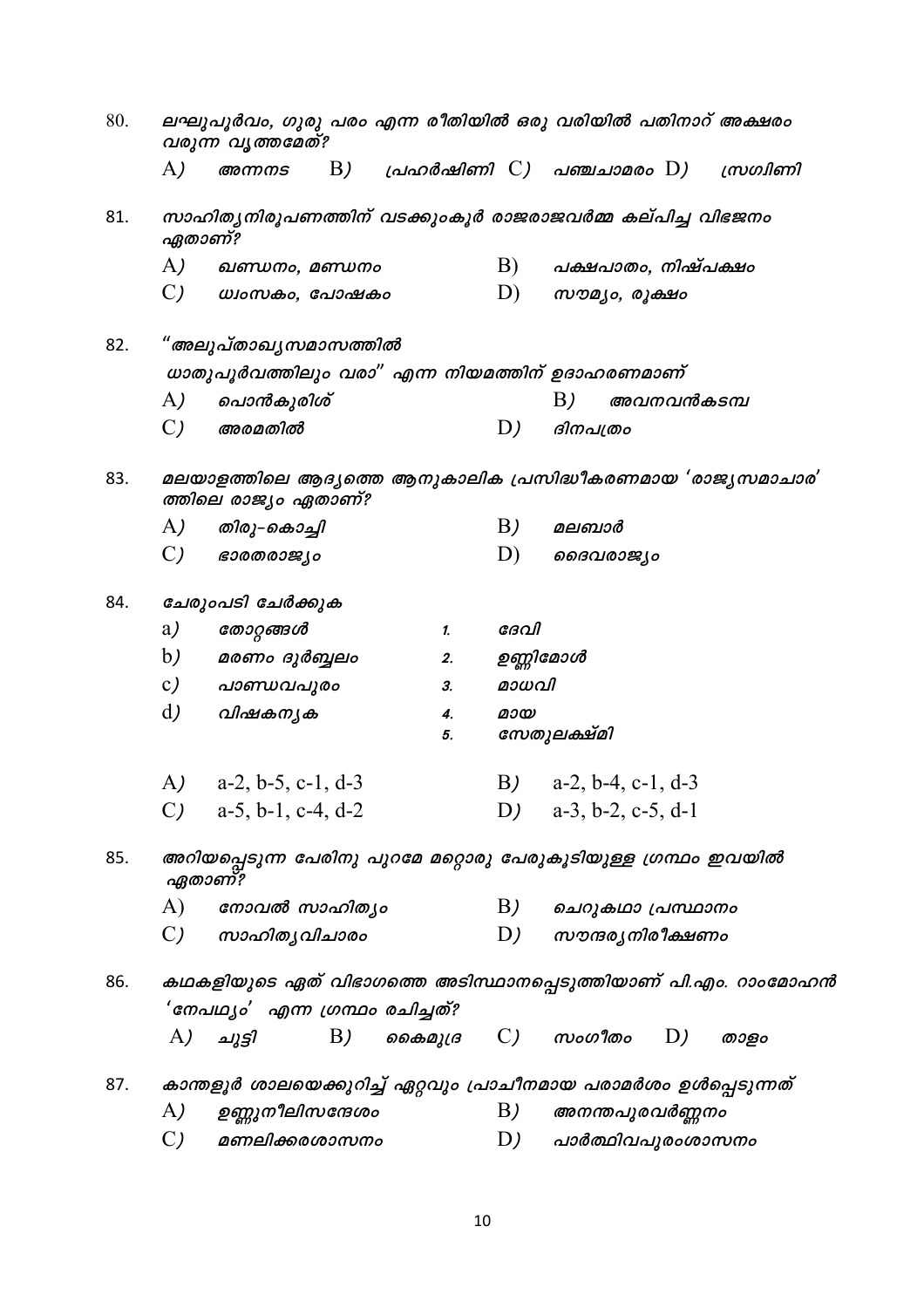| 'ഭാഷാഭൂഷണ' ത്തിൽ പരാമർശിക്കപ്പെട്ടിട്ടുള്ള ശബ്ദാലങ്കാരങ്ങൾ എത്ര?<br>88. |                                                                 |                                                                                                                           |    |     |           |                  |                                         |    |                                                                         |  |  |  |  |
|-------------------------------------------------------------------------|-----------------------------------------------------------------|---------------------------------------------------------------------------------------------------------------------------|----|-----|-----------|------------------|-----------------------------------------|----|-------------------------------------------------------------------------|--|--|--|--|
|                                                                         | A)                                                              | ഒൻപത്                                                                                                                     | B) | ഏഴ് |           | $\mathcal{C}$    | നാല്                                    | D) | മൂന്ന്                                                                  |  |  |  |  |
| 89.                                                                     |                                                                 | ലോംഗിനസ് പറയുന്ന ഉദാത്തതാഘടകങ്ങളിൽ ഉൾപ്പെടാത്തത് ഏത്?                                                                     |    |     |           |                  |                                         |    |                                                                         |  |  |  |  |
|                                                                         | A)                                                              | ചിന്ത                                                                                                                     |    |     |           | B)               | വികാരം                                  |    |                                                                         |  |  |  |  |
|                                                                         | $\mathcal{C}$                                                   | പ്രതിഭ                                                                                                                    |    |     |           | D)               | പദവിനൃാസം                               |    |                                                                         |  |  |  |  |
| 90.                                                                     |                                                                 | ചേരുംപടി ചേർക്കുക                                                                                                         |    |     |           |                  |                                         |    |                                                                         |  |  |  |  |
|                                                                         | a)                                                              | കേരളപാണിനി                                                                                                                |    |     | 1.        | അർദ്ധാച്ച്       |                                         |    |                                                                         |  |  |  |  |
|                                                                         | b)                                                              | കാൾഡ്വൽ                                                                                                                   |    |     | 2.        | സംവൃതോകാരം       |                                         |    |                                                                         |  |  |  |  |
|                                                                         | c)                                                              | ഗുണ്ടർട്ട്                                                                                                                |    |     |           | പ്രതിജ്ഞാപകസ്വരം |                                         |    |                                                                         |  |  |  |  |
|                                                                         | $\rm d$                                                         | ജോർജ് മാത്തൻ                                                                                                              |    |     | 4.        |                  | അരയുകാരം                                |    |                                                                         |  |  |  |  |
|                                                                         |                                                                 |                                                                                                                           |    |     | 5.        |                  | കേന്ദ്രസ്വരം                            |    |                                                                         |  |  |  |  |
|                                                                         | A)                                                              | $a-2$ , b-4, c-5, d-1                                                                                                     |    |     |           | B)               | $a-2$ , $b-3$ , $c-5$ , $d-1$           |    |                                                                         |  |  |  |  |
|                                                                         | $\mathcal{C}$ )                                                 | $a-4, b-5, c-1, d-3$                                                                                                      |    |     |           | D)               | $a-2$ , $b-3$ , $c-4$ , $d-1$           |    |                                                                         |  |  |  |  |
| 91.                                                                     |                                                                 |                                                                                                                           |    |     |           |                  |                                         |    | "ആരോ ഏല്പിക്കുന്ന എഴുത്തുകൾ ഇവിടേയ്ക്ക് ഏല്പിക്കുന്ന തപാൽശിപായി         |  |  |  |  |
|                                                                         |                                                                 |                                                                                                                           |    |     |           |                  |                                         |    | യാണ് താൻ" എന്ന് തന്റെ കാവൃരചനാ നിയോഗത്തെപ്പറ്റി പറഞ്ഞ കവി ആര്?          |  |  |  |  |
|                                                                         | A)                                                              | വൈലോപ്പിള്ളി                                                                                                              |    |     |           | B)               | ഒ.എൻ.വി. കുറുപ്പ്                       |    |                                                                         |  |  |  |  |
|                                                                         | $\mathcal{C}$                                                   | ഇടശ്ശേരി                                                                                                                  |    |     |           | D)               | പി. കുഞ്ഞിരാമൻ നായർ                     |    |                                                                         |  |  |  |  |
| 92.                                                                     | പ്രസിദ്ധീകരിച്ച വർഷത്തിന്റെ അടിസ്ഥാനത്തിലുള്ള ശരിയായ ക്രമം ഏത്? |                                                                                                                           |    |     |           |                  |                                         |    |                                                                         |  |  |  |  |
|                                                                         | A)                                                              |                                                                                                                           |    |     |           |                  | ഉമാകേരളം, പിംഗള, കർണ്ണഭൂഷണം, ഭക്തിദീപിക |    |                                                                         |  |  |  |  |
|                                                                         | B)                                                              |                                                                                                                           |    |     |           |                  | ഉമാകേരളം, കർണ്ണഭൂഷണം, പിംഗള, ഭക്തിദീപിക |    |                                                                         |  |  |  |  |
|                                                                         | $\mathcal{C}$                                                   |                                                                                                                           |    |     |           |                  | കർണ്ണഭൂഷണം, ഉമാകേരളം, ഭക്തിദീപിക, പിംഗള |    |                                                                         |  |  |  |  |
|                                                                         | D)                                                              |                                                                                                                           |    |     |           |                  | ഭക്തിദീപിക, പിംഗള, ഉമാകേരളം, കർണ്ണഭൂഷണം |    |                                                                         |  |  |  |  |
| 93.                                                                     |                                                                 | സംഘടനയാണ്                                                                                                                 |    |     |           |                  |                                         |    | മന്നത്തു പത്മനാഭന്റെയും ആർ. ശങ്കറിന്റെയും സംയുക്താഭിമുഖ്യത്തിൽ ആരംഭിച്ച |  |  |  |  |
|                                                                         | A)                                                              | ഹിന്ദുഐകൃവേദി                                                                                                             |    |     |           | B)               | ഹിന്ദു മഹാസഭ                            |    |                                                                         |  |  |  |  |
|                                                                         | $\mathcal{C}$                                                   | ഭൂതൃജനസംഘം                                                                                                                |    |     |           | D)               | നായരീഴവമുന്നണി                          |    |                                                                         |  |  |  |  |
| 94.                                                                     |                                                                 | ദക്ഷിണഹസ്തത്തിലേലും വിശറിപ്പൊൻ<br>പക്ഷമിളക്കിയൊട്ടൊട്ടു വീശി<br>ഉറ്റമരത്തണലെത്തുന്നു ഭിക്ഷുവൊ–<br>രൊറ്റച്ചിറകേലും ദേവതപോൽ |    |     |           |                  | അലങ്കാരം ഏത്?                           |    |                                                                         |  |  |  |  |
|                                                                         | A)                                                              | ഉപമ                                                                                                                       | B) |     | ഉൽപ്രേക്ഷ | $\mathcal{C}$    | $m$ wamano $D$ )                        |    | സഹോക്തി                                                                 |  |  |  |  |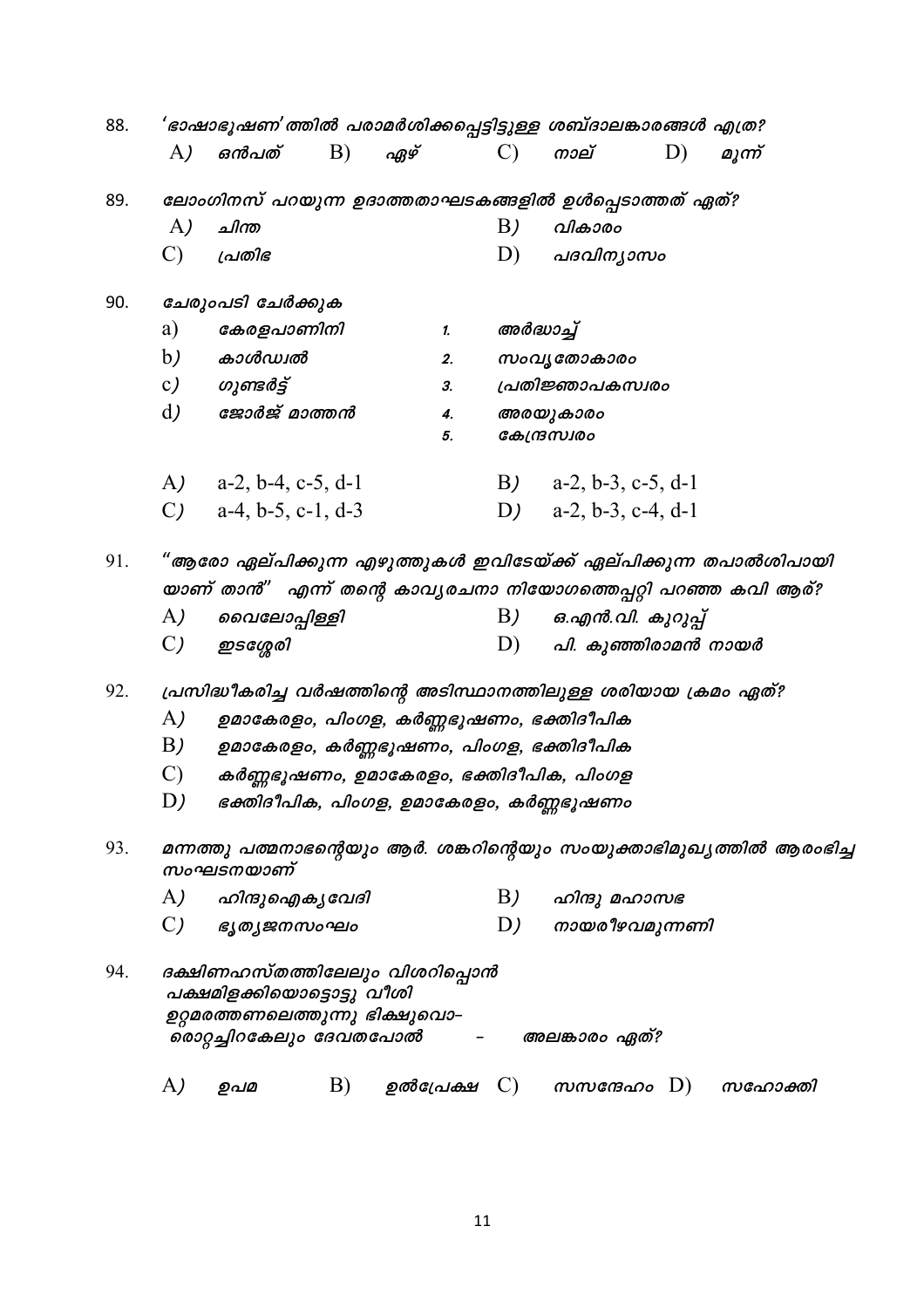| 95.  |                                                                                                        |            | ഗ്രന്ഥകാരന്റെ മരണം (Death of the Author) എന്ന സിദ്ധാന്തം ആവിഷ്കരിച്ചത് ആര്? |
|------|--------------------------------------------------------------------------------------------------------|------------|-----------------------------------------------------------------------------|
|      | റൊളാങ് ബാർത്ത്<br>A)                                                                                   | B)         | ഴാക് ദറിദ                                                                   |
|      | $\mathcal{C}$<br>അൽത്തൂസർ                                                                              | D)         | ഉമ്പർട്ടോ എക്കോ                                                             |
| 96.  | മലയാള ഭാഷോല്പത്തി സിദ്ധാന്തങ്ങളിൽ ഡോ.കെ.എം. ജോർജ്ജ് ഏത് പക്ഷ<br>ത്താണ് നിലയുറപ്പിച്ചത്?                |            |                                                                             |
|      | A)<br>ഉപശാഖാവാദം                                                                                       | B)         | മിശ്രവാദം                                                                   |
|      | $\mathcal{C}$ )<br>സ്വതന്ത്രവാദം                                                                       | D)         | പൂർവ തമിഴ്-മലയാളവാദം                                                        |
| 97.  | ആദിപ്രരൂപവിമർശന (Archetypal Criticism) ത്തിന്റെ ഉപജ്ഞാതാവ് ആര്?                                        |            |                                                                             |
|      | A)<br>പ്രോയ്ഡ്                                                                                         | B)         | സി.ജി.യുങ്ങ്                                                                |
|      | $\mathcal{C}$ )<br>വ്ലാഡിമിർ പ്രോപ്പ്                                                                  | D)         | ഴാക് ലകാൻ                                                                   |
| 98.  | ദ്രാവിഡഭാഷകളുടെ പൊതുസ്വഭാവത്തിൽ ഉൾപ്പെടാത്തത് ഏത്?                                                     |            |                                                                             |
|      | A)<br>ഏകാക്ഷര ധാതുക്കൾ                                                                                 | B)         | സംയോജകക്രിയയുടെ സാന്നിദ്ധ്യം                                                |
|      | $\mathcal{C}$ )<br>സ്വരങ്ങളുടെ ഹ്രസ്വദീർഘഭേദം                                                          |            | D)<br>പുര:പ്രത്യയങ്ങളുടെ അഭാവം                                              |
| 99.  | എഴുതിയത് ആര്?                                                                                          |            | പോത്തേരി കുഞ്ഞമ്പുവിന്റെ 'സരസ്വതീവിജയം' എന്ന നോവലിന്  അവതാരിക               |
|      | A)<br>മൂർക്കോത്ത് കുമാരൻ                                                                               | B)         | ഒ. ചന്തുമേനോൻ                                                               |
|      | C)<br>അപ്പു നെടുങ്ങാടി                                                                                 | D)         | കേരളവർമ്മ വലിയകോയിത്തമ്പുരാൻ                                                |
| 100. | തകഴിയുടെ ഏത് നോവലിനെ നിരൂപണം ചെയ്യുമ്പോഴാണ് രൂപഭദ്രത എന്ന<br>മുണ്ടശ്ശേരി ആദ്യമായി പ്രയോഗിച്ചത്?<br>പദം |            |                                                                             |
|      | A)<br>തോട്ടിയുടെ മകൻ                                                                                   | <b>B</b> ) | രണ്ടിടങ്ങഴി                                                                 |
|      | $\mathcal{C}$<br>പതിതപങ്കജം                                                                            | D)         | ചെമ്മീൻ                                                                     |
| 101. | മൃത്യുവിനെ 'നിദ്രതൻ വലിയേട്ടൻ' എന്നു വിശേഷിപ്പിച്ചത് ഏത് കവിയാണ്?                                      |            |                                                                             |
|      | A)<br>ചങ്ങമ്പുഴ                                                                                        | B)         | ഇടപ്പള്ളി                                                                   |
|      | $\mathcal{C}$<br>ജി. ശങ്കരക്കുറുപ്പ്                                                                   | D)         | വൈലോപ്പിള്ളി                                                                |
| 102. | "ഒരു ജാതി ഒരു മതം ഒരു ദൈവം മനുഷൃന്                                                                     |            |                                                                             |
|      | ഒരു യോനിയൊരാകാരം ഒരു ഭേദവുമില്ലതിൽ" – ശ്രീനാരായണഗുരു രചിച്ച<br>ഈ വരികൾ ഏത് കവിതയിലാണ് ഉൾപ്പെടുന്നത്?   |            |                                                                             |
|      | A)<br>ജാതിലക്ഷണം                                                                                       | B)         | ജാതിനിർണ്ണയം                                                                |
|      | $\mathcal{C}$<br>ൈദവശതകം                                                                               | D)         | ആത്മോപദേശശതകം                                                               |
| 103. | എം. ഗോവിന്ദൻ ഏത് മാസികയുടെ ആദ്യത്തെ എഡിറ്റർ ആയിരുന്നു?                                                 |            |                                                                             |
|      | A)<br>വിവേകോദയം                                                                                        | B)         | മംഗളോദയം                                                                    |
|      | $\mathcal{C}$ )<br>കേരള കവിത                                                                           | D)         | സമദർശിനി                                                                    |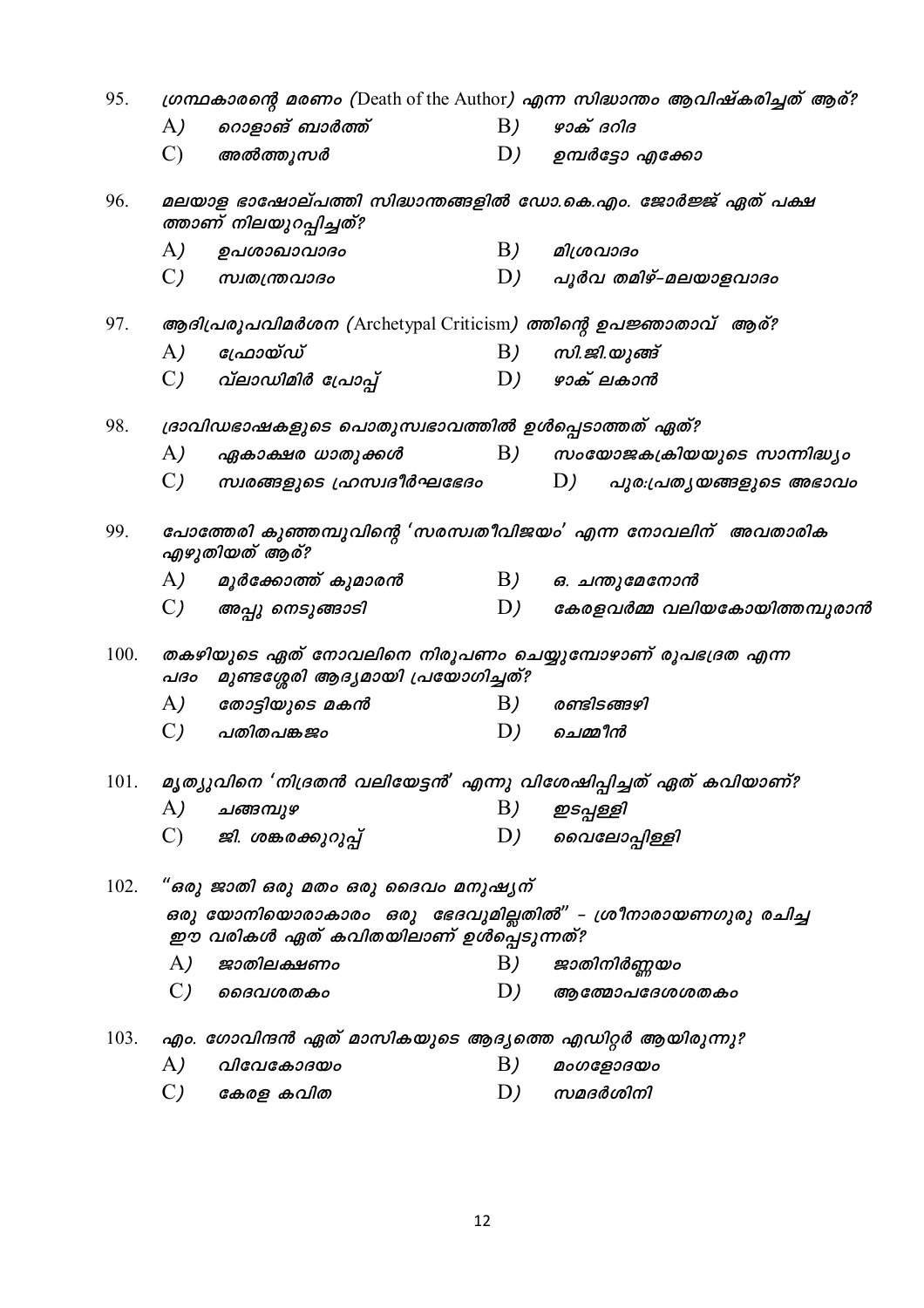| 104.        | ലെനിൻ രാജേന്ദ്രൻ സംവിധാനം ചെയ്ത 'മഴ' എന്ന സിനിമക്ക് ആധാരമായ<br>കഥ ഏതാണ്? |                                                                                              |    |                                   |              |            |                        |              |    |                                  |
|-------------|--------------------------------------------------------------------------|----------------------------------------------------------------------------------------------|----|-----------------------------------|--------------|------------|------------------------|--------------|----|----------------------------------|
|             | A)                                                                       | പക്ഷിയുടെ മണം                                                                                |    |                                   | B)           |            | ഩെയ്പായസം              |              |    |                                  |
|             | $\mathcal{C}$                                                            | ചന്ദനമരങ്ങൾ                                                                                  |    |                                   | D)           |            | നഷ്ടപ്പെട്ട നീലാംബരി   |              |    |                                  |
| 105.        |                                                                          | എം.എൻ. വിജയൻ മനശ്ശാസ്ത്ര നിരൂപണത്തിനു വിധേയമാക്കിയ കൃതി<br>ഇവയിൽ ഏതാണ്?                      |    |                                   |              |            |                        |              |    |                                  |
|             | A)                                                                       | മേഘസന്ദേശം                                                                                   |    |                                   | B)           |            | അച്ഛനും മകളും          |              |    |                                  |
|             | $\mathcal{C}$ )                                                          | മഞ്ഞ്                                                                                        |    |                                   | D)           | ഉമ്മാച്ചു  |                        |              |    |                                  |
| 106.        |                                                                          | ചുട്ടെഴുത്തുകൾക്ക് നിർദ്ദേശക സർവനാമങ്ങൾ എന്ന് പേര് നൽകിയത്                                   |    |                                   | $\mathbf{B}$ |            |                        |              |    |                                  |
|             | A)                                                                       | കാൾഡ്വൽ                                                                                      |    |                                   |              | ഗുണ്ടർട്ട് |                        |              |    |                                  |
|             | $\mathcal{C}$ )                                                          | ജോർജ്ജ് മാത്തൻ                                                                               |    |                                   |              | D)         |                        | ശേഷഗിരിപ്രഭു |    |                                  |
| 107.        | 'നബിയുടെ നാട്ടിൽ' എന്ന യാത്രാവിവരണകൃതി രചിച്ചത് ആര്?                     |                                                                                              |    |                                   |              |            |                        |              |    |                                  |
|             | A)                                                                       | എം.കെ. മുനീർ                                                                                 |    |                                   | B)           |            | ജോർജ്ജ് ഓണക്കൂർ        |              |    |                                  |
|             | $\mathcal{C}$ )                                                          | സക്കറിയ                                                                                      |    |                                   |              |            | $D$ ) കെ.പി. രാമനുണ്ണി |              |    |                                  |
| 108.        |                                                                          | കൂടിയാട്ടത്തിൽ ഉപയോഗിക്കാത്ത വാദ്യോപകരണം ഏത്?                                                |    |                                   |              |            |                        |              |    |                                  |
|             | A)                                                                       | ഇടയ്ക്ക                                                                                      | B) | തിമില                             |              |            |                        |              |    | $(C)$ കുഴിത്താളം $D$ ) കുറുംകുഴൽ |
| 109.        |                                                                          | ആദേശസന്ധിക്ക് ഉദാഹരണമല്ലാത്തത് ഏത്?                                                          |    |                                   |              |            |                        |              |    |                                  |
|             | A)                                                                       | കണ്ണീർ                                                                                       |    | B) വെണ്ണീർ C) ചെമ്മാനം D) കണ്ണേറ് |              |            |                        |              |    |                                  |
| 110.        | ആര്?                                                                     | പോയസ്, പോയമ, പോയട്രി എന്നിങ്ങനെ കവിതക്ക് മൂന്നുവിഭാഗങ്ങൾ കല്പിച്ചത്                          |    |                                   |              |            |                        |              |    |                                  |
|             | A)                                                                       | അരിസ്റ്റോട്ടിൽ $\rm\,B)$                                                                     |    |                                   | ဧဂ္ဂ၊ဧဂ္ဂ၁   |            | $C$ ) ദഹാരസ്സ്         |              | D) | ഷെല്ലി                           |
| 111.        |                                                                          | വി.സി. ശ്രീജൻ രചിച്ച നിരൂപണഗ്രന്ഥമാണ്                                                        |    |                                   |              |            |                        |              |    |                                  |
|             | A)                                                                       | തിരസ്കാരം                                                                                    |    |                                   | B)           |            | കവിതയും ജനതയും         |              |    |                                  |
|             | $\mathcal{C}$ )                                                          | അക്ഷരവും ആധുനികതയും                                                                          |    |                                   | D)           |            | രാഹുകാലം               |              |    |                                  |
| 112.        |                                                                          | മദൃപാനം എന്ന സാമൂഹിക വിപത്തിനെതിരായി ഉളളൂർ രചിച്ച കവിതയാണ്                                   |    |                                   |              |            |                        |              |    |                                  |
|             | A)                                                                       | മൃ <i>ണാളിനി</i> B)                                                                          |    | ഉദ്ബോധനം C <i>) ഹീ</i> ര          |              |            |                        |              | D) | തപ്തഹൃ                           |
| <b>B</b> OO |                                                                          |                                                                                              |    |                                   |              |            |                        |              |    |                                  |
| 113.        |                                                                          | ആധുനിക സാഹിതൃനിരൂപണത്തിൽ ബഹുഭാഷിതം( $\rm{Dialogism}$ ) എന്ന<br>സിദ്ധാന്തം ആവിഷ്കരിച്ചത് ആര്? |    |                                   |              |            |                        |              |    |                                  |
|             | A)                                                                       | മിഖായിൽ ബഖ്ത്                                                                                |    |                                   | B)           |            | എഡേർഡ് സെയ്ദ്          |              |    |                                  |
|             | $\mathcal{C}$                                                            | ജൂലിയ ക്രിസ്റ്റേവ                                                                            |    |                                   | D)           |            | ഫ്രഡറിക് ജയിംസൺ        |              |    |                                  |